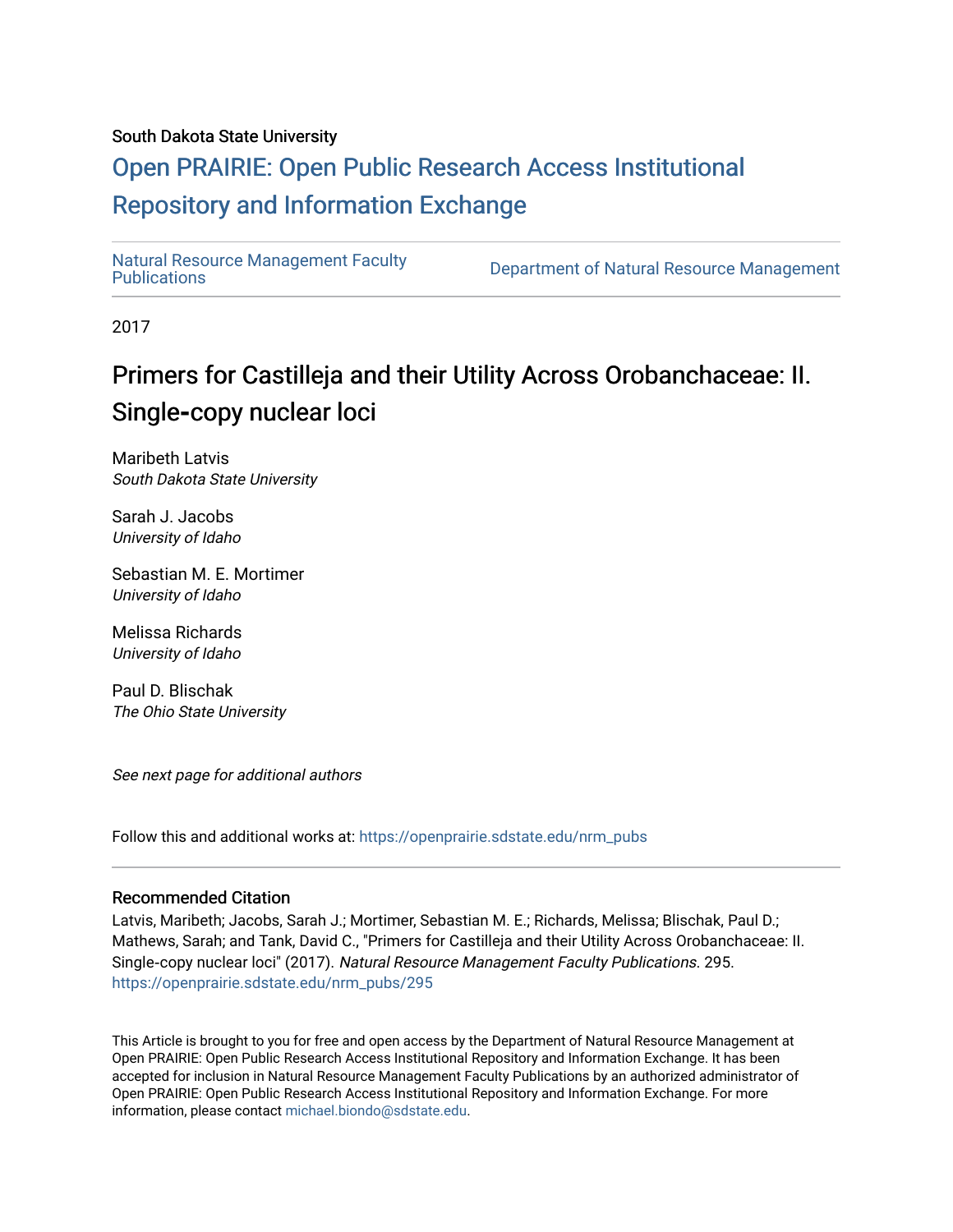#### Authors

Maribeth Latvis, Sarah J. Jacobs, Sebastian M. E. Mortimer, Melissa Richards, Paul D. Blischak, Sarah Mathews, and David C. Tank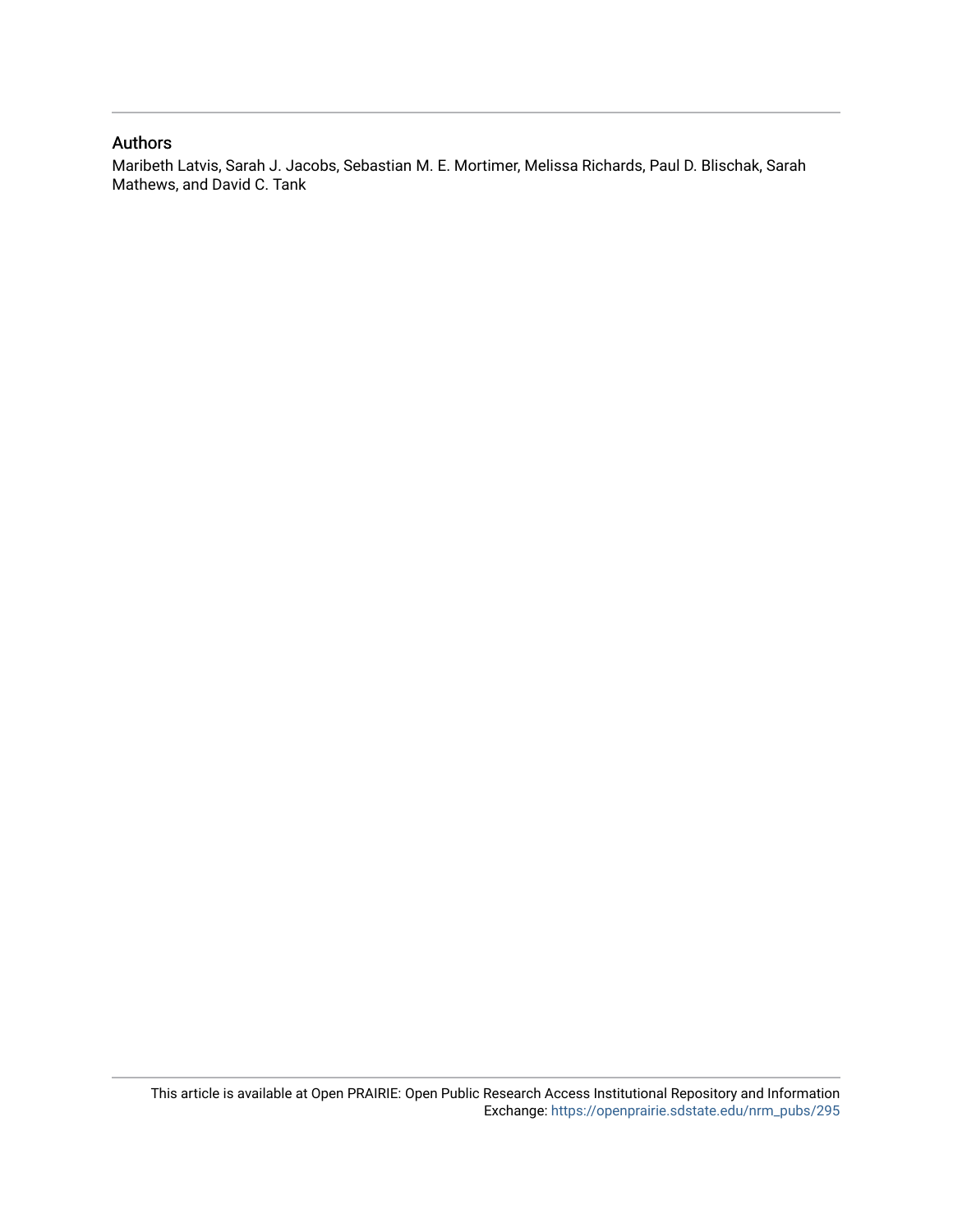

Primer Note

## **Primers for** *Castilleja* **and their utility across Orobanchaceae: II. Single-copy nuclear loci**<sup>1</sup>

### MARIBETH LATVIS<sup>2,8</sup>, SARAH J. JACOBS<sup>3,4,5</sup>, SEBASTIAN M. E. MORTIMER<sup>3,4</sup>, MELISSA RICHARDS<sup>3</sup>, PAUL D. BLISCHAK<sup>6</sup>, SARAH MATHEWS<sup>7</sup>, AND DAVID C. TANK<sup>3,4,5</sup>

2Department of Natural Resource Management, South Dakota State University, 1390 College Avenue, Brookings, South Dakota 57007 USA; 3Department of Biological Sciences, University of Idaho, 875 Perimeter Drive, MS 3051, Moscow, Idaho 83844-3051 USA; 4Stillinger Herbarium, University of Idaho, 875 Perimeter Drive, MS 1133, Moscow, Idaho 83844-1133 USA; 5Institute for Bioinformatics and Evolutionary Studies (IBEST), University of Idaho, 875 Perimeter Drive, MS 3051, Moscow, Idaho 83844-3051 USA; 6The Ohio State University, Department of Evolution, Ecology, and Organismal Biology, 318 W. 12th Avenue, Columbus, Ohio 43210 USA; and 7Australian National Herbarium, CSIRO National Research Collections, Canberra, Australia

- *Premise of the study:* We developed primers targeting nuclear loci in *Castilleja* with the goal of reconstructing the evolutionary history of this challenging clade. These primers were tested across other major clades in Orobanchaceae to assess their broader utility.
- • *Methods and Results:* We assembled low-coverage genomes for three taxa in *Castilleja* and developed primer combinations for the single-copy conserved ortholog set (COSII) and the pentatricopeptide repeat (PPR) gene family. These primer combinations were designed to take advantage of the Fluidigm microfluidic PCR platform and are well suited for high-throughput sequencing applications. Eighty-seven primers were designed for *Castilleja*, and 27 were found to have broader utility in Orobanchaceae.
- *Conclusions:* These results demonstrate the utility of these primers, not only across *Castilleja*, but for other lineages within Orobanchaceae as well. This expanded molecular toolkit will be an asset to future phylogenetic studies in *Castilleja* and throughout Orobanchaceae.

**Key words:** *Castilleja*; high-throughput sequencing; microfluidic PCR; Orobanchaceae; single-copy nuclear genes.

Although the plastome has long been considered the workhorse of phylogenetic inference in plants, reliance on chloroplast data alone may limit the ability to identify inheritance patterns of polyploids, as well as introgression and hybridization events (Godden et al., 2012; Twyford and Ennos, 2012). The reliable estimation of an underlying species tree also depends upon the acquisition of multiple, unlinked loci—especially for recent and rapid radiations—shifting the focus toward the development of single- or low-copy nuclear gene regions for phylogenetic analyses. The process of identifying and developing these nuclear gene regions using traditional methods can be time consuming and costly, but the increasing availability of high-throughput sequencing data, as well as new bioinformatic approaches, allows for the efficient and cost-effective exploration of the nuclear genome.

Here we focus on developing a suite of putatively singlecopy nuclear gene regions in *Castilleja* L. (Orobanchaceae;

1Manuscript received 15 April 2017; revision accepted 20 July 2017.

This research was supported by resources at the Institute for Bioinformatics and Evolutionary Studies (IBEST; NIH/NCRR P20RR16448 and P20RR016454) and by the following awards from the National Science Foundation: DEB-1253463 (awarded to D.C.T.), DEB-1502061 (awarded to D.C.T. for S.J.J.), and DEB-1455399 (support for P.D.B.).

8Author for correspondence: Maribeth.Latvis@sdstate.edu

"the paintbrushes"), a clade rich with polyploid and hybrid taxa, and the product of an ongoing rapid radiation (Tank and Olmstead, 2008, 2009). Previous studies using the nuclear ribosomal ITS and ETS regions, the low-copy nuclear gene *waxy*, and the plastid *trnL-F* and *rps16* intron regions hinted at cytonuclear discordance in some taxa, and most relationships among closely related taxa were unresolved (Tank and Olmstead, 2008, 2009). We recently developed primer combinations targeting the most variable regions of the plastome in *Castilleja* (Latvis et al., 2017a), and now present a companion set of nuclear primers with the goal of obtaining a resolved species tree for this challenging clade, as well as to aid in the detection of introgression and hybrid speciation. Primers for microsatellite markers have also been developed by Fant et al. (2013) for population-level investigations. In part, we follow the approach outlined by Blischak et al. (2014) to develop nuclear primer combinations from genome-skimming data, while following specifications for the Fluidigm Access Array microfluidic PCR system (Fluidigm, South San Francisco, California, USA) (see Latvis et al., 2017a). Thus, all primer combinations use the same annealing temperature of  $60^{\circ}$ C and may be amplified in parallel prior to highthroughput sequencing or traditional Sanger sequencing. We specifically target putatively single-copy genes from the conserved ortholog set (COSII) and pentatricopeptide repeat (PPR) domains, both of which have been highlighted for their phylogenetic utility in plants (COSII: Wu et al., 2006; PPR domain:

doi:10.3732/apps.1700038

*Applications in Plant Sciences* 2017 5(9): 1700038;<http://www.bioone.org/loi/apps> © 2017 Latvis et al. Published by the Botanical Society of America. This is an open access article distributed under the terms of the Creative Commons Attribution License ([CC-BY-NC-SA 4.0](https://creativecommons.org/licenses/by-nc-sa/4.0/)), which permits unrestricted noncommercial use and redistribution provided that the original author and source are credited and the new work is distributed under the same license as the original.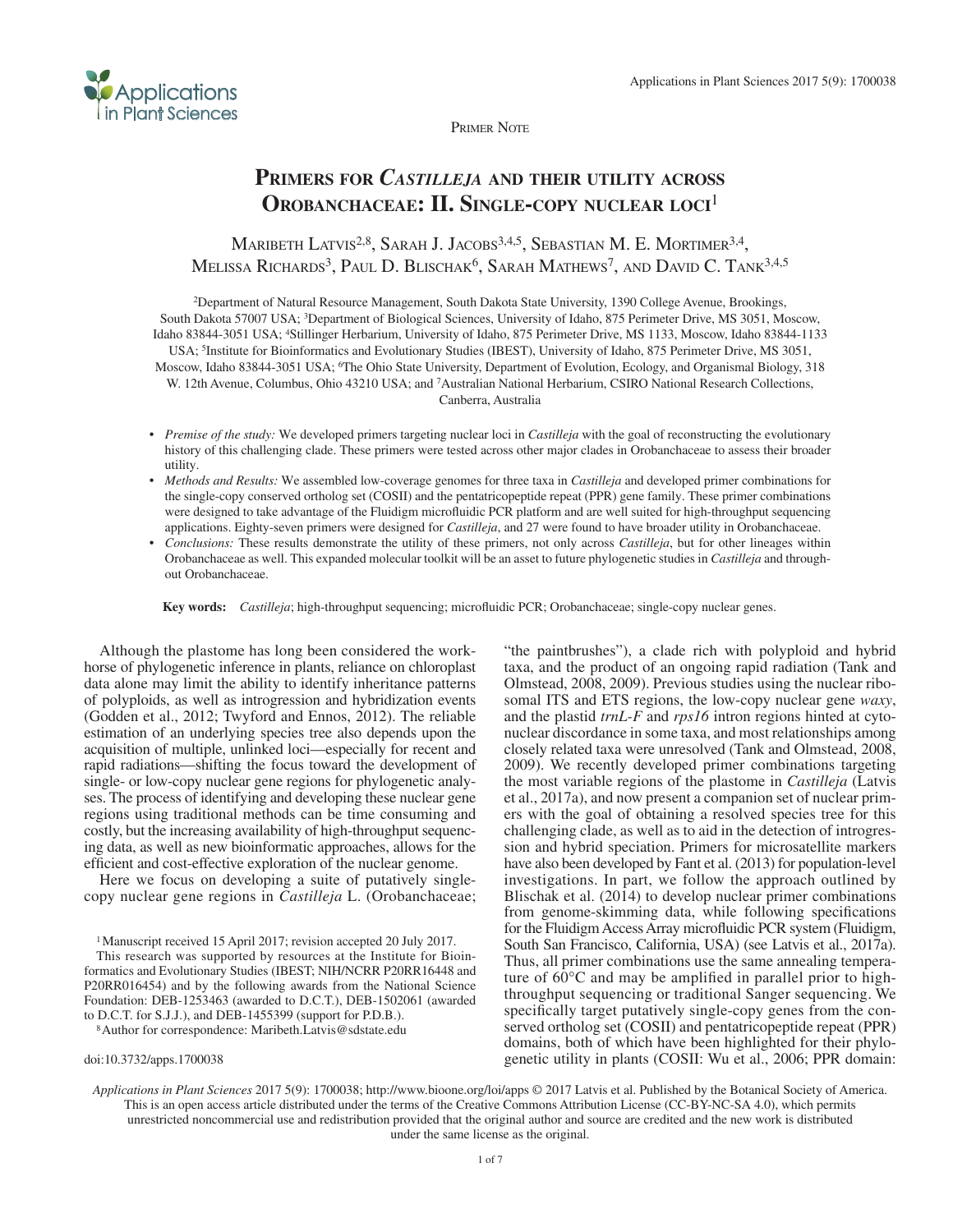| s                                                      | $\Xi$                                                                                        |   |
|--------------------------------------------------------|----------------------------------------------------------------------------------------------|---|
|                                                        | adac                                                                                         |   |
| $\ddot{\mathbf{z}}$                                    |                                                                                              |   |
| Ĭ                                                      | lification in two or more maior cl                                                           |   |
|                                                        |                                                                                              |   |
| 0.1111111717                                           |                                                                                              |   |
|                                                        | ו<br>ג<br>ג                                                                                  |   |
|                                                        |                                                                                              |   |
|                                                        |                                                                                              |   |
|                                                        |                                                                                              |   |
|                                                        |                                                                                              |   |
|                                                        | :                                                                                            |   |
| hacee and outcount tayon <i>Poul</i><br>av and varavan | a by encepering around                                                                       |   |
| 5                                                      | 5<br>j                                                                                       |   |
|                                                        |                                                                                              |   |
| ١                                                      |                                                                                              |   |
| <b>Contract Inc. Associate</b>                         | )<br>J                                                                                       |   |
|                                                        | datina                                                                                       |   |
|                                                        |                                                                                              |   |
|                                                        | . مەممە:                                                                                     |   |
|                                                        |                                                                                              |   |
| :                                                      |                                                                                              |   |
|                                                        |                                                                                              |   |
|                                                        |                                                                                              |   |
| licon lengths, and validation results for              | a to core l'impone                                                                           |   |
|                                                        |                                                                                              |   |
|                                                        |                                                                                              |   |
|                                                        |                                                                                              |   |
| こくさく こてく キャーチャーク                                       |                                                                                              |   |
|                                                        |                                                                                              |   |
|                                                        |                                                                                              |   |
|                                                        | Poldfood roue correcte                                                                       |   |
|                                                        |                                                                                              |   |
|                                                        | ֪ׅ֧֧֪ׅ֪ׅ֖֧ׅׅ֧֧֪ׅ֪ׅ֪ׅ֖֧ׅ֧֚֚֚֚֚֚֚֚֚֚֚֚֚֚֚֚֚֚֚֚֚֚֚֚֚֚֚֚֚֚֚֡֕֡֡֡֡֡֡֡֡֝֬֝֝֝֬֝֝֬֝֓֞֬֝֝֬֝֬֝֬֝֬֝֬֝֝֬ |   |
| and res                                                |                                                                                              |   |
|                                                        |                                                                                              |   |
|                                                        | $\overline{ }$                                                                               |   |
|                                                        |                                                                                              |   |
|                                                        |                                                                                              |   |
|                                                        |                                                                                              |   |
|                                                        |                                                                                              |   |
|                                                        |                                                                                              |   |
|                                                        |                                                                                              |   |
|                                                        |                                                                                              | í |
|                                                        | nanlına                                                                                      |   |
|                                                        | j                                                                                            |   |
|                                                        |                                                                                              |   |
|                                                        | or an an                                                                                     |   |
|                                                        |                                                                                              |   |
|                                                        |                                                                                              | j |
| ļ                                                      |                                                                                              | ļ |
| $\lambda$ DT<br>E                                      |                                                                                              |   |
|                                                        |                                                                                              |   |

| Locus (Region)                                                       | Primer sequences (5'-3') <sup>a</sup>                                 | Amplicon         | length (bp) <sup>b</sup> Lindenbergia sp. <sup>c</sup><br>Clade I: | americana <sup>c</sup><br>Schwalbea<br>Clade II: | californica <sup>c</sup><br>Orobanche<br>Clade III: | C. lemmonii <sup>d</sup><br>lineariloba,<br>C. pumila,<br>Castilleja<br>Clade IV: | Lamourouxia<br>Clade IV:<br>virgata <sup>e</sup> | Pedicularis<br>Clade IV:<br>$\mathrm{sp}^\mathrm{c}$ | Neobartsia<br>peruviana <sup>c</sup><br>Clade V: | alectorolophus <sup>c</sup><br>Rhinanthus<br>Clade V: | Clade VI:<br>purpureac<br>Harveya | Physocatyx<br>Clade VI:<br>major | Paulowniaceae:<br>Paulownia<br>(dnorano)<br>fortunei <sup>c</sup> |
|----------------------------------------------------------------------|-----------------------------------------------------------------------|------------------|--------------------------------------------------------------------|--------------------------------------------------|-----------------------------------------------------|-----------------------------------------------------------------------------------|--------------------------------------------------|------------------------------------------------------|--------------------------------------------------|-------------------------------------------------------|-----------------------------------|----------------------------------|-------------------------------------------------------------------|
| At2g34560 688F                                                       | AAAGGCTGTTGCAACTGAAGC<br>CTGTTTGTGGCAGCAAGTACC<br>$\ddot{\bf k}$<br>Ŀ | 498              | ×                                                                  | ×                                                | ×                                                   | ×                                                                                 | ×                                                | ×                                                    | ×                                                |                                                       | ×                                 | ×                                | ×                                                                 |
| At5g46630_1350R (COSII)<br>A12g34560_1186R (COSII)<br>At5g46630_851F | TGACAAACCAGTTCCAAATGCA<br>TTGGCAGGACGGGATTTAAGT<br>ä                  | 499              | ×                                                                  | ×                                                | ×                                                   | ×                                                                                 | ×                                                | ×                                                    |                                                  | ×                                                     | ×                                 |                                  | ×                                                                 |
| At3g04260_665R (COSII)<br>At3g04260_165F                             | GGAGTGGGAAGTTGAATTGGC<br>AAGGCTGAAGGCATAGGAGC<br>$\ddot{\mathbf{k}}$  | 500              |                                                                    | ×                                                |                                                     | ×                                                                                 | ×                                                |                                                      | ×                                                | ×                                                     | ×                                 |                                  | ×                                                                 |
| At5g12370_4024R (COSII)<br>At5g12370_3513F                           | ATGCACTGCTGAAGCCCTTT<br>GAGATGGCCTGACTGAAGCT<br>ä                     | $\overline{5}1$  |                                                                    | ×                                                | ×                                                   | ×                                                                                 | ×                                                |                                                      | ×                                                | ×                                                     |                                   |                                  | ×                                                                 |
| At2g28390_1595R (COSII)<br>At2g28390_1096F                           | GACATGGGATTGTATCTTGGCAG<br>TGCAATGCAGGTTATCAGTCTTG<br>ä               | 499              | ×                                                                  | ×                                                | ×                                                   | ×                                                                                 | ×                                                | ×                                                    |                                                  |                                                       |                                   |                                  | ×                                                                 |
| A12g26430_2632R (COSII)<br>At2g26430_2136F                           | TTGCAAGATTCCAAGCTTCTTGTC<br>GCCGCCAGTTGTTTTGG<br>ä                    | 496              | ×                                                                  | ×                                                | ×                                                   |                                                                                   | ×                                                | ×                                                    | ×                                                | ×                                                     |                                   |                                  |                                                                   |
| At4g24190_1777R (COSII)<br>At4g24190_1278F                           | CTGAAGTCCCAGATTTAGCAATAGTAC<br>TCAGGCATTGGACAAGATTAGGT                | 499              |                                                                    | ×                                                | ×                                                   | ×                                                                                 | ×                                                | ×                                                    | ×                                                |                                                       | ×                                 |                                  |                                                                   |
| At5g27620_1337R (COSII)<br>At5g27620_538F                            | CCGCATAATCTTATCAACTTCCGC<br>CTTGGGAAAGGGATTGAACAGG<br>q               | 799              | ×                                                                  | ×                                                | ×                                                   | ×                                                                                 | ×                                                | ×                                                    | ×                                                |                                                       |                                   |                                  |                                                                   |
| At3g62010_1725R (COSII)<br>At3g62010_1226F                           | GCTTCAGATGTTGATTCCATCCA<br>CAACATCTGCTTGCTCTCAGG                      | 499              | ×                                                                  | ×                                                |                                                     | ×                                                                                 |                                                  |                                                      | ×                                                | ×                                                     | ×                                 |                                  |                                                                   |
| At5g48300_1621R (COSII)<br>At5g48300_1121F                           | GCAGTAAGGCAATATTTGTGGTTG<br>GCTCCAGGAATAACTTCACTTCC<br>ĸ              | 500              |                                                                    | ×                                                | ×                                                   | ×                                                                                 | ×                                                | ×                                                    |                                                  |                                                       |                                   |                                  | ×                                                                 |
| At3g62010_1926R (COSII)<br>At3g62010_1425F                           | GATAGCCATAGCATAAGCAACCC<br>AGGCAATCTGGTGGTAGGATG<br>ä                 | $\overline{501}$ |                                                                    | ×                                                | ×                                                   | ×                                                                                 | ×                                                |                                                      | ×                                                |                                                       |                                   |                                  |                                                                   |
| At4g24830_1447R (COSII)<br>At4g24830_948F                            | AAACAAACAACCTCGCAGCC<br>AAGTGGTCCTGGCCTACAGT<br>R:                    | 499              | ×                                                                  | ×                                                | ×                                                   | ×                                                                                 | ×                                                |                                                      |                                                  |                                                       |                                   |                                  |                                                                   |
| At3g04260_646R (COSII)<br>At3g04260_147F                             | TCCTAGAAGATGGTCACAGGAGT<br>CTCGTATAGCAGCCCGAAGT<br>q                  | 499              |                                                                    | ×                                                |                                                     | ×                                                                                 | ×                                                |                                                      | ×                                                | ×                                                     |                                   |                                  |                                                                   |
| At5g27620_1680R (COSII)<br>At5g27620_1180F                           | CGAATCCTAAACTCTGCAATGAAAGA<br>CGATGCCTTCAAATTTCCACGT                  | 500              | ×                                                                  | ×                                                | ×                                                   | ×                                                                                 |                                                  |                                                      |                                                  |                                                       |                                   |                                  |                                                                   |
| At5g26360_I811R (COSII)<br>At5g26360_1312F                           | TGTTGGGACTTGTGAAGAGTTGT<br>GGCATTGGTTTGGTTCTCACC<br>ĸ                 | 499              |                                                                    | ×                                                | ×                                                   | ×                                                                                 | ×                                                |                                                      |                                                  |                                                       |                                   |                                  |                                                                   |
| At2g29210_1014R (COSII)<br>At2g29210_514F                            | TGAGACCATGGATTGCAAAGC<br>GCTGTGCACTCAGAAGCAG<br>ä                     | 500              |                                                                    | ×                                                |                                                     | ×                                                                                 | ×                                                |                                                      |                                                  | ×                                                     |                                   |                                  |                                                                   |
| At3g62010.2_2174R (COSII)<br>At3g62010.2_1674F                       | CAGATCTAAGGGAAGAGCTGTAG<br>AGCCAAGCACTTACTCATCCT<br>$\alpha$          | 500              |                                                                    |                                                  |                                                     | ×                                                                                 |                                                  |                                                      |                                                  |                                                       |                                   |                                  |                                                                   |
| At3g62010_2290R (COSII)<br>At3g62010_1674F                           | ATATCCTGTGTATAGCATGGCAACT<br>AGCCAAGCACTTACTCATCCT<br>Ä               | 616              | ×                                                                  |                                                  | ×                                                   |                                                                                   | ×                                                |                                                      |                                                  |                                                       |                                   |                                  |                                                                   |
| At2g38020_2297R (COSII)<br>At2g38020_1797F                           | GTCGTATTAATGCACTGGACTTGT<br>CAGCATGAGCAGCAACATCTG<br>R                | 500              |                                                                    | ×                                                | ×                                                   | ×                                                                                 | ×                                                |                                                      |                                                  |                                                       |                                   |                                  |                                                                   |
| At2g38770_886R (COSII)<br>At2g38770_387F                             | TTTCTAACACGCCCAAGCCA<br>CCTAGCTCTTCCCTGGGCA<br>ĸ                      | 499              |                                                                    |                                                  | ×                                                   | ×                                                                                 |                                                  |                                                      | ×                                                |                                                       |                                   |                                  |                                                                   |
| At4g11120_1716R (COSII)<br>At4g11120_1226F                           | AATTTATTGCCTCAATTGCTTGGC<br>TCCAGCAATACGACCTATGCC<br>ä                | $\frac{490}{5}$  |                                                                    | ×                                                |                                                     | ×                                                                                 |                                                  |                                                      | ×                                                |                                                       |                                   |                                  |                                                                   |
| At1g80150_1528R (PPR)<br>At1g80150_1016F                             | GCCGTCGGGAAGGGTTTATA<br>GCATGTAGGCCAGCAGCTTA<br>ä                     | 512              |                                                                    |                                                  |                                                     | ×                                                                                 | ×                                                |                                                      |                                                  |                                                       |                                   | ×                                |                                                                   |
| Atlg04200_2395R (COSII)<br>At1g04200_1908F                           | GACTCCTCTTTCAATGCCAGTG<br>GAGACGTACTTGCGTGAAAGC<br>ä                  | 487              |                                                                    |                                                  | ×                                                   | ×                                                                                 | ×                                                | ×                                                    |                                                  |                                                       |                                   |                                  |                                                                   |
| At2g07050_1534R (COSII)<br>At2g07050_1067F                           | TGTAGAGAAAGAATAACATTCACAGCA<br>GCCAAACTGTAAGAAGAGCCCA<br>ä            | 467              | ×                                                                  |                                                  |                                                     | ×                                                                                 | ×                                                |                                                      |                                                  |                                                       |                                   |                                  |                                                                   |
| At4g02720_2152R (COSII)<br>At4g02720_1652F                           | CGAAATCTGTTTCCGAGAGCG<br>CCACCTCACCTCTACGTGG<br>ä                     | 500              |                                                                    |                                                  |                                                     | ×                                                                                 | ×                                                |                                                      |                                                  |                                                       | ×                                 |                                  |                                                                   |
| At3g09920_1416R (COSII)<br>At3g09920_917F                            | TGCACGGAGTTAAGAATTCATCG<br>CATCCTCCATCGACTCTGAGG                      | 499              |                                                                    |                                                  |                                                     | ×                                                                                 |                                                  |                                                      |                                                  | ×                                                     |                                   |                                  |                                                                   |
| At3g09920_1859R (COSII)<br>At3g09920_1316F                           | GTCGATATGCGGAAATGATGCC<br>ACGTCCCAATGAAGAGCCTT<br>ä                   | 543              |                                                                    |                                                  | ×                                                   | ×                                                                                 |                                                  |                                                      |                                                  |                                                       |                                   |                                  |                                                                   |
|                                                                      |                                                                       |                  |                                                                    |                                                  |                                                     |                                                                                   |                                                  |                                                      |                                                  |                                                       |                                   |                                  |                                                                   |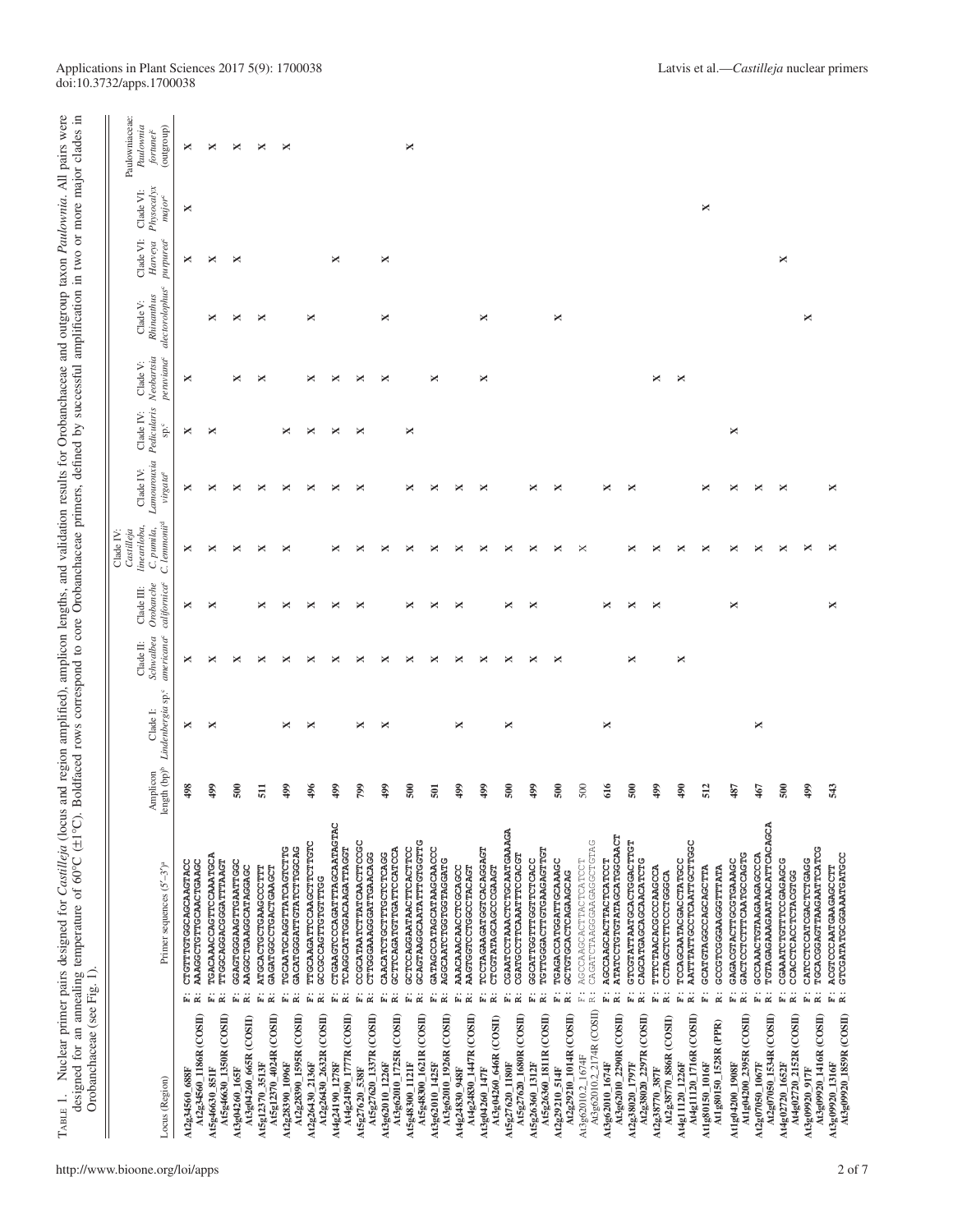| Physocalyx<br>Clade VI:<br>$major^c$<br>Clade VI:<br>purpurea <sup>c</sup><br>Harveya<br>×<br>alectorolophus <sup>c</sup><br>Rhinanthus<br>Clade V:<br>Neobartsia<br>peruviana <sup>c</sup><br>Clade V:<br>Pedicularis<br>Clade IV:<br>$\mathrm{sp}^\mathrm{c}$<br>Lamourouxia<br>Clade IV:<br>virgata <sup>e</sup><br>×<br>×<br>×<br>×<br>×<br>×<br>×<br>×<br>×<br>×<br>×<br>×<br>×<br>C. lemnonii <sup>d</sup><br>lineariloba,<br>C. punila,<br>Castilleja<br>×<br>×<br>×<br>×<br>×<br>×<br>×<br>×<br>×<br>×<br>×<br>×<br>×<br>×<br>×<br>×<br>×<br>×<br>×<br>×<br>×<br>×<br>×<br>$\times$<br>×<br>×<br>×<br>×<br>californica <sup>c</sup><br>Orobanche<br>Clade III:<br>americana <sup>c</sup><br>Schwalbea<br>Clade II:<br>length (bp) <sup>b</sup> Lindenbergia sp. <sup>c</sup><br>Clade I:<br>Amplicon<br>495<br>499<br>500<br>500<br>496<br>499<br>499<br>496<br>499<br>499<br>399<br>43<br>499<br>501<br>460<br>499<br>486<br>504<br>499<br>500<br>498<br>499<br>508<br>497<br>499<br>501<br>497<br>504<br>501<br>TATAAAGGGTTCATGATACAAGGTGG<br>CAGTTATATTCAACAGCTCAGAGATGG<br>AAAGAGCCTAATCATCTATTGTGAAC<br>TCATAACTATGTAAGCCAACCATGATT<br>AGATAACATTATCTATCGATCCATGGA<br>AACATCATTCACGTATTTGAAACCCA<br>CTCGTTCCCTGTATACCAAGATTG<br>AAACCCATCGATCGTCATTACTTTG<br>AACCATGCACACAACATAATATGCT<br>TCCACCTOCATTEATGAAACTTG<br>TGGAACAAATGCTTCGATTACTCC<br>AAGGAGTTCGGTATAAAGCCTGAT<br>TTTGACATTTCCTGTTGCTACCA<br>TGGTTCTCACCTTTCTTGTACTCA<br>ACCAGTCTGTTGCTAATACGA<br>CAACTCATACCGGGTTTCTTCAC<br>ATGGGTATGCTCAGAATGGTCAG<br>TTGAATGCAGGCAGTTAATGGAA<br>ACAAATAGATATGACCTGCCGA<br>TGGGTCCTCAGAAATTCCATCTG<br>AGCTGCGGAAATTGATGAAATCC<br>GAATTEGTTGCATACAGC<br>TTCACCGGTATTCCCATCTATGC<br>GGTGCGATTATGTTGGACTTG<br>TGTTTCAGGACAAGTGCTCAG<br>CTTGCTACATTCCCAACTTCGG<br>AGTGGAGCTCAAATGCATAGGT<br>ACGGATGAAGCTATCGAGATGC<br>GGATCCGGATGTATTGCTGCT<br>GTACACAAACAAGTCGGGC<br>TTCAAAGACCGGACTTGACA<br>GTCAATCCACGGCGAAATCAA<br>TGCAAGAGCCTGACAATTTC<br>AGCTCATATGTTGCAGGGAGG<br>TGCAACCTGTTCCTGAATGG<br>GGTGACATGGTGATGATCGT<br>CCTCCTCCATCCATGCAATCT<br>CGTACAGCATTTAAGACGCGC<br>Primer sequences (5'-3') <sup>a</sup><br>AGTCTAGCTTGACGCCACA<br>ACGGGCTTGTACCTAACAGG<br>ATGCTATGTCTGTGGCACGA<br>ATCCAGCACGAACCCTCAAC<br>GGATTTGCAAGGAGCTCCAC<br>GGTCTACAGCGAGCCTGAAA<br>ACCCGACACCCTCAGATCAA<br>TGCCGGTGAAGAGAGTCATG<br>ATCCAATAGCCGGCCTTAC<br>AACGGCCTCTCATGCTC<br>TCGGCTCCACCTCATTCTCA<br>AGCAGCTACAAGACCATCGC<br>CCCATGTGAAGCTGGATA<br>TGTAGCTCACCATGTCAGGC<br>GGACCTCATCAACGGTTCC<br>GCTTGTGCAGCCATTCCAG<br>GCACATGGAGCACGTTTG<br>ACCGCCCTACAGCAGTTG<br>GTGATCGACGTTTGTGCC<br>GTTTCCCAGGTCACCCGC<br>$\stackrel{\ldots}{\mathbb{H}}\stackrel{\ldots}{\mathbb{K}}$<br>$\ddot{\underline{\omega}}$<br>$\stackrel{\ldots}{\bowtie} \stackrel{\ldots}{\varpropto}$<br>$\stackrel{\ldots}{\bowtie} \stackrel{\ldots}{\bowtie}$<br>$\stackrel{\ldots}{\bowtie} \stackrel{\ldots}{\bowtie}$<br>$\stackrel{\ldots}{\bowtie} \stackrel{\ldots}{\bowtie}$<br>$\ddot{\underline{\omega}}$<br>$\ddot{\underline{\kappa}}$<br>$\ddot{\underline{\kappa}}$<br>$\ddot{\underline{\kappa}}$<br>$\stackrel{\ldots}{\bowtie} \stackrel{\ldots}{\varpropto}$<br>$\stackrel{\ldots}{\bowtie} \stackrel{\ldots}{\bowtie}$<br>$\stackrel{\ldots}{\bowtie} \stackrel{\ldots}{\cong}$<br>$\ddot{\tilde{\kappa}}$<br>$\stackrel{\ldots}{\bowtie} \stackrel{\ldots}{\cong}$<br>$\ddot{\cong}$<br>$\ddot{\cong}$<br>$\stackrel{\ldots}{\bowtie} \stackrel{\ldots}{\bowtie}$<br>$\stackrel{\ldots}{\bowtie} \stackrel{\ldots}{\bowtie}$<br>Ë,<br>$\stackrel{}{\simeq}$<br>$\stackrel{\ldots}{\bowtie} \stackrel{\ldots}{\varpropto}$<br>$\ddot{\underline{\mathbf{h}}}$<br>$\stackrel{}{\simeq}$<br>Ë,<br>$\stackrel{}{\simeq}$<br>Ë,<br>$\ddot{\simeq}$<br>高麗<br>Ë,<br>$\ddot{\tilde{\textrm{\i}}}$<br>$\ddot{\underline{\mathbf{h}}}$<br>$\ddot{\tilde{\kappa}}$<br>Ë,<br>Ë,<br>$\ddot{\tilde{\kappa}}$<br>$\ddot{\tilde{\kappa}}$<br>$\stackrel{}{\scriptscriptstyle{\sim}}\stackrel{}{\scriptscriptstyle{\sim}}$<br>$\stackrel{}{\scriptscriptstyle{\sim}}\stackrel{}{\scriptscriptstyle{\sim}}$<br>$\mathbb{E}$<br>$\mathbb{E}_{\mathbb{H}}$<br>$\mathbb{E}$<br>$\mathbb{E}$<br>At5g26360_1821R (COSII)<br>Atlg09620_1688R (COSII)<br>At2g29210_1401R (COSII)<br>Atlg01940_1227R (COSII)<br>At4g24620_2223R (COSII)<br>At4g11120_1859R (COSII)<br>At5g22830_1432R (COSII)<br>Atlg09620_1989R (COSII)<br>At2g38020_1391R (COSII)<br>At3g62010_1969R (COSII)<br>At3g26730_1770R (COSII)<br>Atl g17760_1867R (COSII)<br>At1g07230_870R (COSII)<br>Atl g26640_1670R (COSII)<br>At4g22670_589R (COSII)<br>At5g62530_938R (COSII)<br>At2g41680_902R (COSII)<br>At5g49970_998R (COSII)<br>At5g52210_955R (COSII)<br>At2g28190_983R (COSII)<br>A15g26360_818R (COSII)<br>At4g37170_1466R (PPR)<br>At4g30825_2102R (PPR)<br>At1g13040_1958R (PPR)<br>At3g14730_1378R (PPR)<br>At1g16890_1315R (PPR)<br>Åt1g20300_1286R (PPR)<br>At2g17670_998R (PPR)<br>At5g18475_915R (PPR)<br>At1g17760_1370F<br>At1g26640_1171F<br>At4g24620_1780F<br>At1g09620_1187F<br>Atlg09620_1490F<br>At5g26360_1322F<br>At4g11120_1399F<br>At1g13040_1457F<br>At3g62010_1468F<br>At3g26730_1284F<br>At4g30825_1603F<br>At4g37170_962F<br>At1g07230_362F<br>At2g29210_902F<br>Atlg01940_828F<br>At2g41680_402F<br>At2g17670_501F<br>At3g14730_878F<br>At5g18475_417F<br>At1g16890_816F<br>At1g20300_782F<br>At2g28190_483F<br>At2g38020_892F<br>At5g62530_439F<br>At5g22830_933F<br>At5g26360_322F<br>At5g49970_503F<br>At5g52210_456F<br>At4g22670_93F<br>Locus (Region) |  |  |  | Clade IV: |  |  |  |                                     |
|-----------------------------------------------------------------------------------------------------------------------------------------------------------------------------------------------------------------------------------------------------------------------------------------------------------------------------------------------------------------------------------------------------------------------------------------------------------------------------------------------------------------------------------------------------------------------------------------------------------------------------------------------------------------------------------------------------------------------------------------------------------------------------------------------------------------------------------------------------------------------------------------------------------------------------------------------------------------------------------------------------------------------------------------------------------------------------------------------------------------------------------------------------------------------------------------------------------------------------------------------------------------------------------------------------------------------------------------------------------------------------------------------------------------------------------------------------------------------------------------------------------------------------------------------------------------------------------------------------------------------------------------------------------------------------------------------------------------------------------------------------------------------------------------------------------------------------------------------------------------------------------------------------------------------------------------------------------------------------------------------------------------------------------------------------------------------------------------------------------------------------------------------------------------------------------------------------------------------------------------------------------------------------------------------------------------------------------------------------------------------------------------------------------------------------------------------------------------------------------------------------------------------------------------------------------------------------------------------------------------------------------------------------------------------------------------------------------------------------------------------------------------------------------------------------------------------------------------------------------------------------------------------------------------------------------------------------------------------------------------------------------------------------------------------------------------------------------------------------------------------------------------------------------------------------------------------------------------------------------------------------------------------------------------------------------------------------------------------------------------------------------------------------------------------------------------------------------------------------------------------------------------------------------------------------------------------------------------------------------------------------------------------------------------------------------------------------------------------------------------------------------------------------------------------------------------------------------------------------------------------------------------------------------------------------------------------------------------------------------------------------------------------------------------------------------------------------------------------------------------------------------------------------------------------------------------------------------------------------------------------------------------------------------------------------------------------------------------------------------------------------------------------------------------------------------------------------------------------------------------------------------------------------------------------------------------------------------------------------------------------------------------------------------------------------------------------------------------------------------------------------------------------------------------------------------------------------------------------------------------------------------------------------------------------------------------------------------------------------------------------------------------------------------------------------------------------------------------------------------------------------------------------------------------------------------------------------------------------------------------------------------------------------------------------------------------------------------------------------------------------------------------------------------------------------------------------------------------------------------------------------------------------|--|--|--|-----------|--|--|--|-------------------------------------|
|                                                                                                                                                                                                                                                                                                                                                                                                                                                                                                                                                                                                                                                                                                                                                                                                                                                                                                                                                                                                                                                                                                                                                                                                                                                                                                                                                                                                                                                                                                                                                                                                                                                                                                                                                                                                                                                                                                                                                                                                                                                                                                                                                                                                                                                                                                                                                                                                                                                                                                                                                                                                                                                                                                                                                                                                                                                                                                                                                                                                                                                                                                                                                                                                                                                                                                                                                                                                                                                                                                                                                                                                                                                                                                                                                                                                                                                                                                                                                                                                                                                                                                                                                                                                                                                                                                                                                                                                                                                                                                                                                                                                                                                                                                                                                                                                                                                                                                                                                                                                                                                                                                                                                                                                                                                                                                                                                                                                                                                                                                                       |  |  |  |           |  |  |  | Paulowniaceae:<br>Paulownia         |
|                                                                                                                                                                                                                                                                                                                                                                                                                                                                                                                                                                                                                                                                                                                                                                                                                                                                                                                                                                                                                                                                                                                                                                                                                                                                                                                                                                                                                                                                                                                                                                                                                                                                                                                                                                                                                                                                                                                                                                                                                                                                                                                                                                                                                                                                                                                                                                                                                                                                                                                                                                                                                                                                                                                                                                                                                                                                                                                                                                                                                                                                                                                                                                                                                                                                                                                                                                                                                                                                                                                                                                                                                                                                                                                                                                                                                                                                                                                                                                                                                                                                                                                                                                                                                                                                                                                                                                                                                                                                                                                                                                                                                                                                                                                                                                                                                                                                                                                                                                                                                                                                                                                                                                                                                                                                                                                                                                                                                                                                                                                       |  |  |  |           |  |  |  | (outgroup)<br>fortunei <sup>c</sup> |
|                                                                                                                                                                                                                                                                                                                                                                                                                                                                                                                                                                                                                                                                                                                                                                                                                                                                                                                                                                                                                                                                                                                                                                                                                                                                                                                                                                                                                                                                                                                                                                                                                                                                                                                                                                                                                                                                                                                                                                                                                                                                                                                                                                                                                                                                                                                                                                                                                                                                                                                                                                                                                                                                                                                                                                                                                                                                                                                                                                                                                                                                                                                                                                                                                                                                                                                                                                                                                                                                                                                                                                                                                                                                                                                                                                                                                                                                                                                                                                                                                                                                                                                                                                                                                                                                                                                                                                                                                                                                                                                                                                                                                                                                                                                                                                                                                                                                                                                                                                                                                                                                                                                                                                                                                                                                                                                                                                                                                                                                                                                       |  |  |  |           |  |  |  |                                     |
|                                                                                                                                                                                                                                                                                                                                                                                                                                                                                                                                                                                                                                                                                                                                                                                                                                                                                                                                                                                                                                                                                                                                                                                                                                                                                                                                                                                                                                                                                                                                                                                                                                                                                                                                                                                                                                                                                                                                                                                                                                                                                                                                                                                                                                                                                                                                                                                                                                                                                                                                                                                                                                                                                                                                                                                                                                                                                                                                                                                                                                                                                                                                                                                                                                                                                                                                                                                                                                                                                                                                                                                                                                                                                                                                                                                                                                                                                                                                                                                                                                                                                                                                                                                                                                                                                                                                                                                                                                                                                                                                                                                                                                                                                                                                                                                                                                                                                                                                                                                                                                                                                                                                                                                                                                                                                                                                                                                                                                                                                                                       |  |  |  |           |  |  |  |                                     |
|                                                                                                                                                                                                                                                                                                                                                                                                                                                                                                                                                                                                                                                                                                                                                                                                                                                                                                                                                                                                                                                                                                                                                                                                                                                                                                                                                                                                                                                                                                                                                                                                                                                                                                                                                                                                                                                                                                                                                                                                                                                                                                                                                                                                                                                                                                                                                                                                                                                                                                                                                                                                                                                                                                                                                                                                                                                                                                                                                                                                                                                                                                                                                                                                                                                                                                                                                                                                                                                                                                                                                                                                                                                                                                                                                                                                                                                                                                                                                                                                                                                                                                                                                                                                                                                                                                                                                                                                                                                                                                                                                                                                                                                                                                                                                                                                                                                                                                                                                                                                                                                                                                                                                                                                                                                                                                                                                                                                                                                                                                                       |  |  |  |           |  |  |  |                                     |
|                                                                                                                                                                                                                                                                                                                                                                                                                                                                                                                                                                                                                                                                                                                                                                                                                                                                                                                                                                                                                                                                                                                                                                                                                                                                                                                                                                                                                                                                                                                                                                                                                                                                                                                                                                                                                                                                                                                                                                                                                                                                                                                                                                                                                                                                                                                                                                                                                                                                                                                                                                                                                                                                                                                                                                                                                                                                                                                                                                                                                                                                                                                                                                                                                                                                                                                                                                                                                                                                                                                                                                                                                                                                                                                                                                                                                                                                                                                                                                                                                                                                                                                                                                                                                                                                                                                                                                                                                                                                                                                                                                                                                                                                                                                                                                                                                                                                                                                                                                                                                                                                                                                                                                                                                                                                                                                                                                                                                                                                                                                       |  |  |  |           |  |  |  |                                     |
|                                                                                                                                                                                                                                                                                                                                                                                                                                                                                                                                                                                                                                                                                                                                                                                                                                                                                                                                                                                                                                                                                                                                                                                                                                                                                                                                                                                                                                                                                                                                                                                                                                                                                                                                                                                                                                                                                                                                                                                                                                                                                                                                                                                                                                                                                                                                                                                                                                                                                                                                                                                                                                                                                                                                                                                                                                                                                                                                                                                                                                                                                                                                                                                                                                                                                                                                                                                                                                                                                                                                                                                                                                                                                                                                                                                                                                                                                                                                                                                                                                                                                                                                                                                                                                                                                                                                                                                                                                                                                                                                                                                                                                                                                                                                                                                                                                                                                                                                                                                                                                                                                                                                                                                                                                                                                                                                                                                                                                                                                                                       |  |  |  |           |  |  |  |                                     |
|                                                                                                                                                                                                                                                                                                                                                                                                                                                                                                                                                                                                                                                                                                                                                                                                                                                                                                                                                                                                                                                                                                                                                                                                                                                                                                                                                                                                                                                                                                                                                                                                                                                                                                                                                                                                                                                                                                                                                                                                                                                                                                                                                                                                                                                                                                                                                                                                                                                                                                                                                                                                                                                                                                                                                                                                                                                                                                                                                                                                                                                                                                                                                                                                                                                                                                                                                                                                                                                                                                                                                                                                                                                                                                                                                                                                                                                                                                                                                                                                                                                                                                                                                                                                                                                                                                                                                                                                                                                                                                                                                                                                                                                                                                                                                                                                                                                                                                                                                                                                                                                                                                                                                                                                                                                                                                                                                                                                                                                                                                                       |  |  |  |           |  |  |  |                                     |
|                                                                                                                                                                                                                                                                                                                                                                                                                                                                                                                                                                                                                                                                                                                                                                                                                                                                                                                                                                                                                                                                                                                                                                                                                                                                                                                                                                                                                                                                                                                                                                                                                                                                                                                                                                                                                                                                                                                                                                                                                                                                                                                                                                                                                                                                                                                                                                                                                                                                                                                                                                                                                                                                                                                                                                                                                                                                                                                                                                                                                                                                                                                                                                                                                                                                                                                                                                                                                                                                                                                                                                                                                                                                                                                                                                                                                                                                                                                                                                                                                                                                                                                                                                                                                                                                                                                                                                                                                                                                                                                                                                                                                                                                                                                                                                                                                                                                                                                                                                                                                                                                                                                                                                                                                                                                                                                                                                                                                                                                                                                       |  |  |  |           |  |  |  |                                     |
|                                                                                                                                                                                                                                                                                                                                                                                                                                                                                                                                                                                                                                                                                                                                                                                                                                                                                                                                                                                                                                                                                                                                                                                                                                                                                                                                                                                                                                                                                                                                                                                                                                                                                                                                                                                                                                                                                                                                                                                                                                                                                                                                                                                                                                                                                                                                                                                                                                                                                                                                                                                                                                                                                                                                                                                                                                                                                                                                                                                                                                                                                                                                                                                                                                                                                                                                                                                                                                                                                                                                                                                                                                                                                                                                                                                                                                                                                                                                                                                                                                                                                                                                                                                                                                                                                                                                                                                                                                                                                                                                                                                                                                                                                                                                                                                                                                                                                                                                                                                                                                                                                                                                                                                                                                                                                                                                                                                                                                                                                                                       |  |  |  |           |  |  |  |                                     |
|                                                                                                                                                                                                                                                                                                                                                                                                                                                                                                                                                                                                                                                                                                                                                                                                                                                                                                                                                                                                                                                                                                                                                                                                                                                                                                                                                                                                                                                                                                                                                                                                                                                                                                                                                                                                                                                                                                                                                                                                                                                                                                                                                                                                                                                                                                                                                                                                                                                                                                                                                                                                                                                                                                                                                                                                                                                                                                                                                                                                                                                                                                                                                                                                                                                                                                                                                                                                                                                                                                                                                                                                                                                                                                                                                                                                                                                                                                                                                                                                                                                                                                                                                                                                                                                                                                                                                                                                                                                                                                                                                                                                                                                                                                                                                                                                                                                                                                                                                                                                                                                                                                                                                                                                                                                                                                                                                                                                                                                                                                                       |  |  |  |           |  |  |  |                                     |
|                                                                                                                                                                                                                                                                                                                                                                                                                                                                                                                                                                                                                                                                                                                                                                                                                                                                                                                                                                                                                                                                                                                                                                                                                                                                                                                                                                                                                                                                                                                                                                                                                                                                                                                                                                                                                                                                                                                                                                                                                                                                                                                                                                                                                                                                                                                                                                                                                                                                                                                                                                                                                                                                                                                                                                                                                                                                                                                                                                                                                                                                                                                                                                                                                                                                                                                                                                                                                                                                                                                                                                                                                                                                                                                                                                                                                                                                                                                                                                                                                                                                                                                                                                                                                                                                                                                                                                                                                                                                                                                                                                                                                                                                                                                                                                                                                                                                                                                                                                                                                                                                                                                                                                                                                                                                                                                                                                                                                                                                                                                       |  |  |  |           |  |  |  |                                     |
|                                                                                                                                                                                                                                                                                                                                                                                                                                                                                                                                                                                                                                                                                                                                                                                                                                                                                                                                                                                                                                                                                                                                                                                                                                                                                                                                                                                                                                                                                                                                                                                                                                                                                                                                                                                                                                                                                                                                                                                                                                                                                                                                                                                                                                                                                                                                                                                                                                                                                                                                                                                                                                                                                                                                                                                                                                                                                                                                                                                                                                                                                                                                                                                                                                                                                                                                                                                                                                                                                                                                                                                                                                                                                                                                                                                                                                                                                                                                                                                                                                                                                                                                                                                                                                                                                                                                                                                                                                                                                                                                                                                                                                                                                                                                                                                                                                                                                                                                                                                                                                                                                                                                                                                                                                                                                                                                                                                                                                                                                                                       |  |  |  |           |  |  |  |                                     |
|                                                                                                                                                                                                                                                                                                                                                                                                                                                                                                                                                                                                                                                                                                                                                                                                                                                                                                                                                                                                                                                                                                                                                                                                                                                                                                                                                                                                                                                                                                                                                                                                                                                                                                                                                                                                                                                                                                                                                                                                                                                                                                                                                                                                                                                                                                                                                                                                                                                                                                                                                                                                                                                                                                                                                                                                                                                                                                                                                                                                                                                                                                                                                                                                                                                                                                                                                                                                                                                                                                                                                                                                                                                                                                                                                                                                                                                                                                                                                                                                                                                                                                                                                                                                                                                                                                                                                                                                                                                                                                                                                                                                                                                                                                                                                                                                                                                                                                                                                                                                                                                                                                                                                                                                                                                                                                                                                                                                                                                                                                                       |  |  |  |           |  |  |  |                                     |
|                                                                                                                                                                                                                                                                                                                                                                                                                                                                                                                                                                                                                                                                                                                                                                                                                                                                                                                                                                                                                                                                                                                                                                                                                                                                                                                                                                                                                                                                                                                                                                                                                                                                                                                                                                                                                                                                                                                                                                                                                                                                                                                                                                                                                                                                                                                                                                                                                                                                                                                                                                                                                                                                                                                                                                                                                                                                                                                                                                                                                                                                                                                                                                                                                                                                                                                                                                                                                                                                                                                                                                                                                                                                                                                                                                                                                                                                                                                                                                                                                                                                                                                                                                                                                                                                                                                                                                                                                                                                                                                                                                                                                                                                                                                                                                                                                                                                                                                                                                                                                                                                                                                                                                                                                                                                                                                                                                                                                                                                                                                       |  |  |  |           |  |  |  |                                     |
|                                                                                                                                                                                                                                                                                                                                                                                                                                                                                                                                                                                                                                                                                                                                                                                                                                                                                                                                                                                                                                                                                                                                                                                                                                                                                                                                                                                                                                                                                                                                                                                                                                                                                                                                                                                                                                                                                                                                                                                                                                                                                                                                                                                                                                                                                                                                                                                                                                                                                                                                                                                                                                                                                                                                                                                                                                                                                                                                                                                                                                                                                                                                                                                                                                                                                                                                                                                                                                                                                                                                                                                                                                                                                                                                                                                                                                                                                                                                                                                                                                                                                                                                                                                                                                                                                                                                                                                                                                                                                                                                                                                                                                                                                                                                                                                                                                                                                                                                                                                                                                                                                                                                                                                                                                                                                                                                                                                                                                                                                                                       |  |  |  |           |  |  |  |                                     |
|                                                                                                                                                                                                                                                                                                                                                                                                                                                                                                                                                                                                                                                                                                                                                                                                                                                                                                                                                                                                                                                                                                                                                                                                                                                                                                                                                                                                                                                                                                                                                                                                                                                                                                                                                                                                                                                                                                                                                                                                                                                                                                                                                                                                                                                                                                                                                                                                                                                                                                                                                                                                                                                                                                                                                                                                                                                                                                                                                                                                                                                                                                                                                                                                                                                                                                                                                                                                                                                                                                                                                                                                                                                                                                                                                                                                                                                                                                                                                                                                                                                                                                                                                                                                                                                                                                                                                                                                                                                                                                                                                                                                                                                                                                                                                                                                                                                                                                                                                                                                                                                                                                                                                                                                                                                                                                                                                                                                                                                                                                                       |  |  |  |           |  |  |  |                                     |
|                                                                                                                                                                                                                                                                                                                                                                                                                                                                                                                                                                                                                                                                                                                                                                                                                                                                                                                                                                                                                                                                                                                                                                                                                                                                                                                                                                                                                                                                                                                                                                                                                                                                                                                                                                                                                                                                                                                                                                                                                                                                                                                                                                                                                                                                                                                                                                                                                                                                                                                                                                                                                                                                                                                                                                                                                                                                                                                                                                                                                                                                                                                                                                                                                                                                                                                                                                                                                                                                                                                                                                                                                                                                                                                                                                                                                                                                                                                                                                                                                                                                                                                                                                                                                                                                                                                                                                                                                                                                                                                                                                                                                                                                                                                                                                                                                                                                                                                                                                                                                                                                                                                                                                                                                                                                                                                                                                                                                                                                                                                       |  |  |  |           |  |  |  |                                     |
|                                                                                                                                                                                                                                                                                                                                                                                                                                                                                                                                                                                                                                                                                                                                                                                                                                                                                                                                                                                                                                                                                                                                                                                                                                                                                                                                                                                                                                                                                                                                                                                                                                                                                                                                                                                                                                                                                                                                                                                                                                                                                                                                                                                                                                                                                                                                                                                                                                                                                                                                                                                                                                                                                                                                                                                                                                                                                                                                                                                                                                                                                                                                                                                                                                                                                                                                                                                                                                                                                                                                                                                                                                                                                                                                                                                                                                                                                                                                                                                                                                                                                                                                                                                                                                                                                                                                                                                                                                                                                                                                                                                                                                                                                                                                                                                                                                                                                                                                                                                                                                                                                                                                                                                                                                                                                                                                                                                                                                                                                                                       |  |  |  |           |  |  |  |                                     |
|                                                                                                                                                                                                                                                                                                                                                                                                                                                                                                                                                                                                                                                                                                                                                                                                                                                                                                                                                                                                                                                                                                                                                                                                                                                                                                                                                                                                                                                                                                                                                                                                                                                                                                                                                                                                                                                                                                                                                                                                                                                                                                                                                                                                                                                                                                                                                                                                                                                                                                                                                                                                                                                                                                                                                                                                                                                                                                                                                                                                                                                                                                                                                                                                                                                                                                                                                                                                                                                                                                                                                                                                                                                                                                                                                                                                                                                                                                                                                                                                                                                                                                                                                                                                                                                                                                                                                                                                                                                                                                                                                                                                                                                                                                                                                                                                                                                                                                                                                                                                                                                                                                                                                                                                                                                                                                                                                                                                                                                                                                                       |  |  |  |           |  |  |  |                                     |
|                                                                                                                                                                                                                                                                                                                                                                                                                                                                                                                                                                                                                                                                                                                                                                                                                                                                                                                                                                                                                                                                                                                                                                                                                                                                                                                                                                                                                                                                                                                                                                                                                                                                                                                                                                                                                                                                                                                                                                                                                                                                                                                                                                                                                                                                                                                                                                                                                                                                                                                                                                                                                                                                                                                                                                                                                                                                                                                                                                                                                                                                                                                                                                                                                                                                                                                                                                                                                                                                                                                                                                                                                                                                                                                                                                                                                                                                                                                                                                                                                                                                                                                                                                                                                                                                                                                                                                                                                                                                                                                                                                                                                                                                                                                                                                                                                                                                                                                                                                                                                                                                                                                                                                                                                                                                                                                                                                                                                                                                                                                       |  |  |  |           |  |  |  |                                     |
|                                                                                                                                                                                                                                                                                                                                                                                                                                                                                                                                                                                                                                                                                                                                                                                                                                                                                                                                                                                                                                                                                                                                                                                                                                                                                                                                                                                                                                                                                                                                                                                                                                                                                                                                                                                                                                                                                                                                                                                                                                                                                                                                                                                                                                                                                                                                                                                                                                                                                                                                                                                                                                                                                                                                                                                                                                                                                                                                                                                                                                                                                                                                                                                                                                                                                                                                                                                                                                                                                                                                                                                                                                                                                                                                                                                                                                                                                                                                                                                                                                                                                                                                                                                                                                                                                                                                                                                                                                                                                                                                                                                                                                                                                                                                                                                                                                                                                                                                                                                                                                                                                                                                                                                                                                                                                                                                                                                                                                                                                                                       |  |  |  |           |  |  |  |                                     |
|                                                                                                                                                                                                                                                                                                                                                                                                                                                                                                                                                                                                                                                                                                                                                                                                                                                                                                                                                                                                                                                                                                                                                                                                                                                                                                                                                                                                                                                                                                                                                                                                                                                                                                                                                                                                                                                                                                                                                                                                                                                                                                                                                                                                                                                                                                                                                                                                                                                                                                                                                                                                                                                                                                                                                                                                                                                                                                                                                                                                                                                                                                                                                                                                                                                                                                                                                                                                                                                                                                                                                                                                                                                                                                                                                                                                                                                                                                                                                                                                                                                                                                                                                                                                                                                                                                                                                                                                                                                                                                                                                                                                                                                                                                                                                                                                                                                                                                                                                                                                                                                                                                                                                                                                                                                                                                                                                                                                                                                                                                                       |  |  |  |           |  |  |  |                                     |
|                                                                                                                                                                                                                                                                                                                                                                                                                                                                                                                                                                                                                                                                                                                                                                                                                                                                                                                                                                                                                                                                                                                                                                                                                                                                                                                                                                                                                                                                                                                                                                                                                                                                                                                                                                                                                                                                                                                                                                                                                                                                                                                                                                                                                                                                                                                                                                                                                                                                                                                                                                                                                                                                                                                                                                                                                                                                                                                                                                                                                                                                                                                                                                                                                                                                                                                                                                                                                                                                                                                                                                                                                                                                                                                                                                                                                                                                                                                                                                                                                                                                                                                                                                                                                                                                                                                                                                                                                                                                                                                                                                                                                                                                                                                                                                                                                                                                                                                                                                                                                                                                                                                                                                                                                                                                                                                                                                                                                                                                                                                       |  |  |  |           |  |  |  |                                     |
|                                                                                                                                                                                                                                                                                                                                                                                                                                                                                                                                                                                                                                                                                                                                                                                                                                                                                                                                                                                                                                                                                                                                                                                                                                                                                                                                                                                                                                                                                                                                                                                                                                                                                                                                                                                                                                                                                                                                                                                                                                                                                                                                                                                                                                                                                                                                                                                                                                                                                                                                                                                                                                                                                                                                                                                                                                                                                                                                                                                                                                                                                                                                                                                                                                                                                                                                                                                                                                                                                                                                                                                                                                                                                                                                                                                                                                                                                                                                                                                                                                                                                                                                                                                                                                                                                                                                                                                                                                                                                                                                                                                                                                                                                                                                                                                                                                                                                                                                                                                                                                                                                                                                                                                                                                                                                                                                                                                                                                                                                                                       |  |  |  |           |  |  |  |                                     |
|                                                                                                                                                                                                                                                                                                                                                                                                                                                                                                                                                                                                                                                                                                                                                                                                                                                                                                                                                                                                                                                                                                                                                                                                                                                                                                                                                                                                                                                                                                                                                                                                                                                                                                                                                                                                                                                                                                                                                                                                                                                                                                                                                                                                                                                                                                                                                                                                                                                                                                                                                                                                                                                                                                                                                                                                                                                                                                                                                                                                                                                                                                                                                                                                                                                                                                                                                                                                                                                                                                                                                                                                                                                                                                                                                                                                                                                                                                                                                                                                                                                                                                                                                                                                                                                                                                                                                                                                                                                                                                                                                                                                                                                                                                                                                                                                                                                                                                                                                                                                                                                                                                                                                                                                                                                                                                                                                                                                                                                                                                                       |  |  |  |           |  |  |  |                                     |
|                                                                                                                                                                                                                                                                                                                                                                                                                                                                                                                                                                                                                                                                                                                                                                                                                                                                                                                                                                                                                                                                                                                                                                                                                                                                                                                                                                                                                                                                                                                                                                                                                                                                                                                                                                                                                                                                                                                                                                                                                                                                                                                                                                                                                                                                                                                                                                                                                                                                                                                                                                                                                                                                                                                                                                                                                                                                                                                                                                                                                                                                                                                                                                                                                                                                                                                                                                                                                                                                                                                                                                                                                                                                                                                                                                                                                                                                                                                                                                                                                                                                                                                                                                                                                                                                                                                                                                                                                                                                                                                                                                                                                                                                                                                                                                                                                                                                                                                                                                                                                                                                                                                                                                                                                                                                                                                                                                                                                                                                                                                       |  |  |  |           |  |  |  |                                     |
|                                                                                                                                                                                                                                                                                                                                                                                                                                                                                                                                                                                                                                                                                                                                                                                                                                                                                                                                                                                                                                                                                                                                                                                                                                                                                                                                                                                                                                                                                                                                                                                                                                                                                                                                                                                                                                                                                                                                                                                                                                                                                                                                                                                                                                                                                                                                                                                                                                                                                                                                                                                                                                                                                                                                                                                                                                                                                                                                                                                                                                                                                                                                                                                                                                                                                                                                                                                                                                                                                                                                                                                                                                                                                                                                                                                                                                                                                                                                                                                                                                                                                                                                                                                                                                                                                                                                                                                                                                                                                                                                                                                                                                                                                                                                                                                                                                                                                                                                                                                                                                                                                                                                                                                                                                                                                                                                                                                                                                                                                                                       |  |  |  |           |  |  |  |                                     |
|                                                                                                                                                                                                                                                                                                                                                                                                                                                                                                                                                                                                                                                                                                                                                                                                                                                                                                                                                                                                                                                                                                                                                                                                                                                                                                                                                                                                                                                                                                                                                                                                                                                                                                                                                                                                                                                                                                                                                                                                                                                                                                                                                                                                                                                                                                                                                                                                                                                                                                                                                                                                                                                                                                                                                                                                                                                                                                                                                                                                                                                                                                                                                                                                                                                                                                                                                                                                                                                                                                                                                                                                                                                                                                                                                                                                                                                                                                                                                                                                                                                                                                                                                                                                                                                                                                                                                                                                                                                                                                                                                                                                                                                                                                                                                                                                                                                                                                                                                                                                                                                                                                                                                                                                                                                                                                                                                                                                                                                                                                                       |  |  |  |           |  |  |  |                                     |
|                                                                                                                                                                                                                                                                                                                                                                                                                                                                                                                                                                                                                                                                                                                                                                                                                                                                                                                                                                                                                                                                                                                                                                                                                                                                                                                                                                                                                                                                                                                                                                                                                                                                                                                                                                                                                                                                                                                                                                                                                                                                                                                                                                                                                                                                                                                                                                                                                                                                                                                                                                                                                                                                                                                                                                                                                                                                                                                                                                                                                                                                                                                                                                                                                                                                                                                                                                                                                                                                                                                                                                                                                                                                                                                                                                                                                                                                                                                                                                                                                                                                                                                                                                                                                                                                                                                                                                                                                                                                                                                                                                                                                                                                                                                                                                                                                                                                                                                                                                                                                                                                                                                                                                                                                                                                                                                                                                                                                                                                                                                       |  |  |  |           |  |  |  |                                     |
|                                                                                                                                                                                                                                                                                                                                                                                                                                                                                                                                                                                                                                                                                                                                                                                                                                                                                                                                                                                                                                                                                                                                                                                                                                                                                                                                                                                                                                                                                                                                                                                                                                                                                                                                                                                                                                                                                                                                                                                                                                                                                                                                                                                                                                                                                                                                                                                                                                                                                                                                                                                                                                                                                                                                                                                                                                                                                                                                                                                                                                                                                                                                                                                                                                                                                                                                                                                                                                                                                                                                                                                                                                                                                                                                                                                                                                                                                                                                                                                                                                                                                                                                                                                                                                                                                                                                                                                                                                                                                                                                                                                                                                                                                                                                                                                                                                                                                                                                                                                                                                                                                                                                                                                                                                                                                                                                                                                                                                                                                                                       |  |  |  |           |  |  |  |                                     |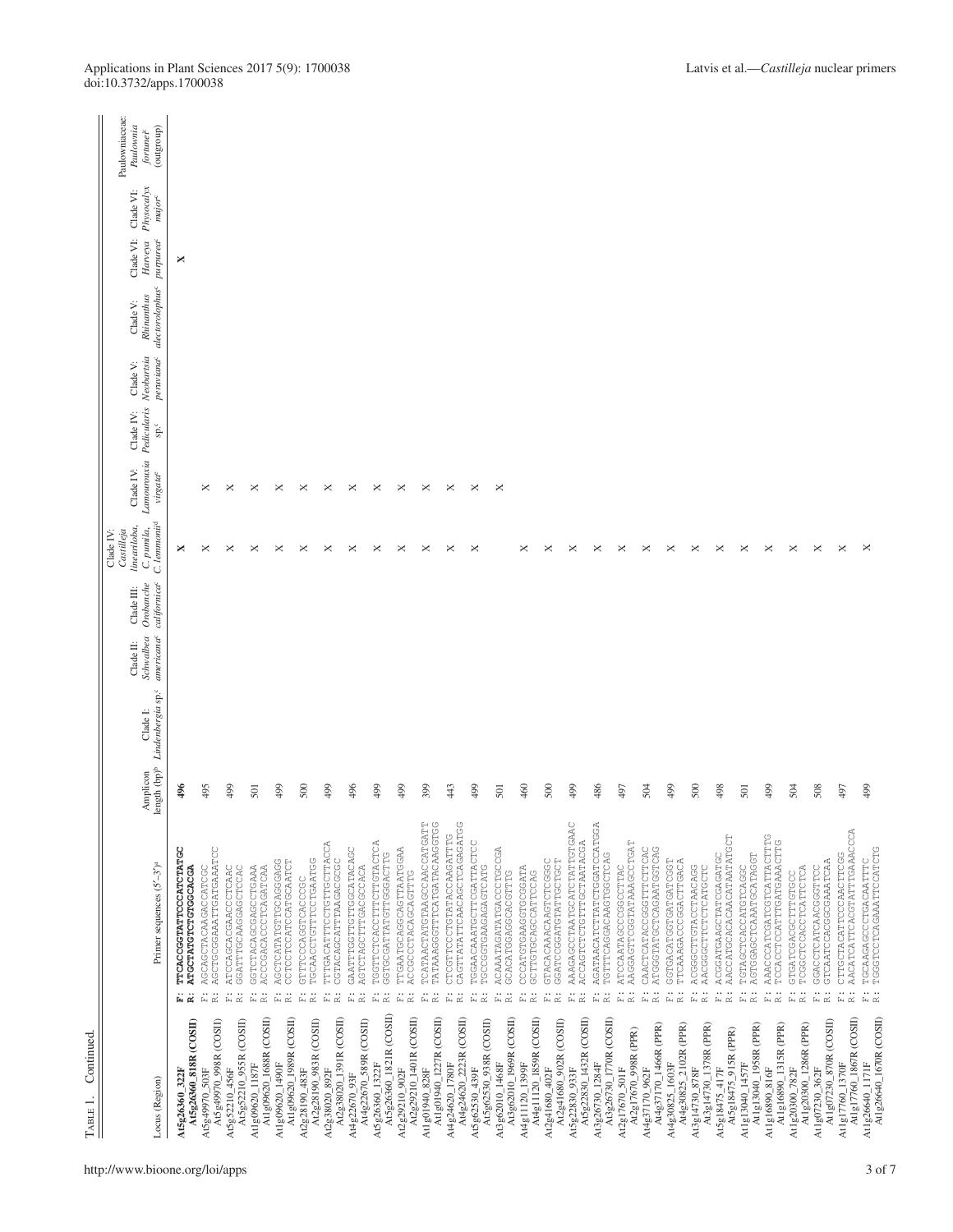| Continued<br>ТАВLЕ 1.                                                 |                                                                                                                                     |          |                                                                    |                                                  |                                                     |                                                                                        |                                                              |                         |                                                 |                                                       |                                               |                                      |                                                                    |
|-----------------------------------------------------------------------|-------------------------------------------------------------------------------------------------------------------------------------|----------|--------------------------------------------------------------------|--------------------------------------------------|-----------------------------------------------------|----------------------------------------------------------------------------------------|--------------------------------------------------------------|-------------------------|-------------------------------------------------|-------------------------------------------------------|-----------------------------------------------|--------------------------------------|--------------------------------------------------------------------|
| Locus (Region)                                                        | Primer sequences $(5' - 3')^a$                                                                                                      | Amplicon | length (bp) <sup>b</sup> Lindenbergia sp. <sup>c</sup><br>Clade I: | americana <sup>c</sup><br>Schwalbea<br>Clade II: | californica <sup>c</sup><br>Orobanche<br>Clade III: | C. lemnonii <sup>d</sup><br>lineariloba,<br>$C.$ $pumila$ ,<br>Castilleja<br>Clade IV: | Lamourouxia Pedicularis<br>Clade IV:<br>virgata <sup>e</sup> | Clade IV:<br>$^{\circ}$ | Neobartsia<br>$pervvar \mathcal{C}$<br>Clade V: | alectorolophus <sup>c</sup><br>Rhinanthus<br>Clade V: | purpurea <sup>c</sup><br>Clade VI:<br>Harveya | Physocalyx<br>Clade VI:<br>$major^c$ | Paulowniaceae:<br>Paulownia<br>(outgroup)<br>fortunei <sup>c</sup> |
| At1g30580_2218F                                                       | TGGAAGGCTGCTGAAGTTGA<br>$\ddot{\Xi}$ $\dddot{\Xi}$                                                                                  | 500      |                                                                    |                                                  |                                                     | ×                                                                                      |                                                              |                         |                                                 |                                                       |                                               |                                      |                                                                    |
| Atlg30580_2718R (COSII)<br>Atlg43860_2515R (COSII)<br>At1g43860_2011F | AGCATACAATTTCAGGAGTGCAATC<br>GGCATGGATCTTTGGGAGAAAC<br>CTCGGCGACCATCACCAC<br>$\ddot{\tilde{\omega}}$<br>$\ddot{\underline{\kappa}}$ | 504      |                                                                    |                                                  |                                                     | ×                                                                                      |                                                              |                         |                                                 |                                                       |                                               |                                      |                                                                    |
| Atlg59600_1075R (COSII)<br>At1g59600_576F                             | GGAGACCTGAAACTAGCTCC<br>AAGCTGCTGCTGCTGAGG<br>$\ddot{\tilde{E}}$ is                                                                 | 499      |                                                                    |                                                  |                                                     | ×                                                                                      |                                                              |                         |                                                 |                                                       |                                               |                                      |                                                                    |
| Atlg69220_1075R (COSII)<br>At1g69220_607F                             | GGGCAGTGTATAAAGCTCGAGA<br>AGCCTCGTCCGTAACATTCA<br>$\ddot{\tilde{K}}$<br>$\dot{\tilde{\mathbf{h}}}$                                  | 467      |                                                                    |                                                  |                                                     | ×                                                                                      |                                                              |                         |                                                 |                                                       |                                               |                                      |                                                                    |
| At2g03120_925R (COSII)<br>At2g03120_425F                              | TGGGATCTGTTGTAGTTATCCAGA<br>ACGAAAGAGCAGCAATCCCT<br>$\stackrel{\ldots}{\bowtie} \stackrel{\ldots}{\varpropto}$                      | 500      |                                                                    |                                                  |                                                     | ×                                                                                      |                                                              |                         |                                                 |                                                       |                                               |                                      |                                                                    |
| At2g27170_3366R (COSII)<br>At2g27170_2888F                            | TTGACAGTCAATGGCTCAGC<br>CCCATCTTCATCCCTCCTGC<br>$\stackrel{\ldots}{\bowtie} \stackrel{\ldots}{\varpropto}$                          | 475      |                                                                    |                                                  |                                                     | ×                                                                                      |                                                              |                         |                                                 |                                                       |                                               |                                      |                                                                    |
| At2g42490_4564R (COSII)<br>At2g42490_4066F                            | GCCTGGAGAAACGCACAATC<br>ACTTAGCCTTTGGACCAGCC<br>$\stackrel{\ldots}{\bowtie} \stackrel{\ldots}{\bowtie}$                             | 475      |                                                                    |                                                  |                                                     | ×                                                                                      |                                                              |                         |                                                 |                                                       |                                               |                                      |                                                                    |
| At3g03600_1023R (COSII)<br>At3g03600_524F                             | AGGGCTCGAACTGTTGTCA<br>GCCCTTAAACCTGCAACTC<br>$\stackrel{\ldots}{\bowtie} \stackrel{\ldots}{\varpropto}$                            | 499      |                                                                    |                                                  |                                                     | ×                                                                                      |                                                              |                         |                                                 |                                                       |                                               |                                      |                                                                    |
| At3g04870_1412R (COSII)<br>At3g04870_957F                             | ACTCAAACACGGCTCAACTCA<br>TCTTCCCATCTCCCAAGGTC<br>$\ddot{\mathbb{E}}$ is                                                             | 455      |                                                                    |                                                  |                                                     | ×                                                                                      |                                                              |                         |                                                 |                                                       |                                               |                                      |                                                                    |
| At3g05000_1912R (COSII)<br>At3g05000_1412F                            | ACCAACTAAACAGAGCCTCAATCA<br><b>COLODODERIO ARENDESER</b><br>$\ddot{\mathbb{E}}$ is                                                  | 500      |                                                                    |                                                  |                                                     | ×                                                                                      |                                                              |                         |                                                 |                                                       |                                               |                                      |                                                                    |
| At3g09090_1912R (COSII)<br>At3g09090_1427F                            | TTTCGTGTTGCATAGTTRGCAGT<br>ATGGCCGCACAAATGATCCA<br>$\stackrel{\cdot\cdot}{\simeq}$<br>$\ddot{\underline{\mathbf{h}}}$               | 485      |                                                                    |                                                  |                                                     | ×                                                                                      |                                                              |                         |                                                 |                                                       |                                               |                                      |                                                                    |
| At3g13235_2545R (COSII)<br>At3g13235_2063F                            | TTGGGAAACTAAACCAACTCTGC<br>GGCAACATGTATCCGCCTA<br>$\ddot{\underline{\mathbf{h}}}$<br>$\ddot{\underline{\kappa}}$                    | 482      |                                                                    |                                                  |                                                     | ×                                                                                      |                                                              |                         |                                                 |                                                       |                                               |                                      |                                                                    |
| At3g16150_1360R (COSII)<br>At3g16150_956F                             | ACGACAAGTTCAACGATATCAATGG<br>CCTTATTGCTCGAATGCTCG<br>$\ddot{\mathbb{E}}$ is                                                         | 404      |                                                                    |                                                  |                                                     | ×                                                                                      |                                                              |                         |                                                 |                                                       |                                               |                                      |                                                                    |
| At3g17205_1425R (COSII)<br>At3g17205_926F                             | TCAAGTCGAAACCAGCATCTGA<br>GGACTGCTGCTANTGCATC<br>$\ddot{\underline{\epsilon}}$<br>$\ddot{\tilde{K}}$                                | 499      |                                                                    |                                                  |                                                     | ×                                                                                      |                                                              |                         |                                                 |                                                       |                                               |                                      |                                                                    |
| At3g55360_620R (COSII)<br>At3g55360_121F                              | CAGAACTCCGGAGACTTCTCAAC<br>GCCCACCGTCCTTCATTACA<br>$\stackrel{\ldots}{\bowtie} \stackrel{\ldots}{\bowtie}$                          | 499      |                                                                    |                                                  |                                                     | ×                                                                                      |                                                              |                         |                                                 |                                                       |                                               |                                      |                                                                    |
| At3g62580_1817R (COSII)<br>At3g62580_1318F                            | CATAATGCTTGGGATTAACCG<br>GCAATCTGGTTATCTTRCGCCC<br>$\stackrel{\ldots}{\mathbb{R}}\stackrel{\ldots}{\mathbb{R}}$                     | 499      |                                                                    |                                                  |                                                     | ×                                                                                      |                                                              |                         |                                                 |                                                       |                                               |                                      |                                                                    |
| At4g00560_2528R (COSII)<br>At4g00560_2034F                            | GAACAGUCTOURCHONACHE<br>AAGCTGCCATGTCTTAAATGTCC<br>$\ddot{\underline{\epsilon}}$<br>$\ddot{\bf k}$                                  | 494      |                                                                    |                                                  |                                                     | ×                                                                                      |                                                              |                         |                                                 |                                                       |                                               |                                      |                                                                    |
| At4g12230_1584R (COSII)<br>At4g12230_1167F                            | TGTAGATTGGATCAAAGCAATGGC<br>TCAAATGCTTGAATCCACTCATGG<br>$\stackrel{}{\bowtie} \stackrel{}{\bowtie}$                                 | 417      |                                                                    |                                                  |                                                     | ×                                                                                      |                                                              |                         |                                                 |                                                       |                                               |                                      |                                                                    |
| At4g23100_1307R (COSII)<br>At4g23100_808F                             | CCTTCATATATTTTTTTCTACCACGG<br>ATCACCTCAAAGAAAGCGG<br>$\stackrel{\leftrightarrow}{\bowtie} \stackrel{\leftrightarrow}{\bowtie}$      | 499      |                                                                    |                                                  |                                                     | ×                                                                                      |                                                              |                         |                                                 |                                                       |                                               |                                      |                                                                    |
| At4g29490_2905R (COSII)<br>At4g29490_2406F                            | CCAACCAAACTGCATAGTCAGC<br>CCTAGCTCACCTCATGGCAG<br>$\ddot{\tilde{h}}$<br>$\stackrel{}{\simeq}$                                       | 499      |                                                                    |                                                  |                                                     | ×                                                                                      |                                                              |                         |                                                 |                                                       |                                               |                                      |                                                                    |
| At4g32280_2254R (COSII)<br>At4g32280_1754F                            | ATACGTTGCACAGACTCGACA<br>CCGATGGCTAATCACCGCC<br>$\ddot{\mathbb{E}}$ is                                                              | 500      |                                                                    |                                                  |                                                     | ×                                                                                      |                                                              |                         |                                                 |                                                       |                                               |                                      |                                                                    |
| At4g33625_1351R (COSII)<br>At4g33625_852F                             | AGGTAGGCGTCATTGTAGAACC<br>CATCTGCTGCAAGAATTGG<br>$\ddot{\tilde{E}}$<br>$\ddot{\bf k}$                                               | 499      |                                                                    |                                                  |                                                     | ×                                                                                      |                                                              |                         |                                                 |                                                       |                                               |                                      |                                                                    |
| At4g38630_1005R (COSII)<br>At4g38630_507F                             | CGTACCTCTTTTTTTTTACACCTC<br>ATCCAAGTTGGATCCACACC<br>$\ddot{\Xi}$<br>$\ddot{\tilde{\kappa}}$                                         | 498      |                                                                    |                                                  |                                                     | ×                                                                                      |                                                              |                         |                                                 |                                                       |                                               |                                      |                                                                    |
| At5g06830_2398R (COSII)<br>At5g06830_1899F                            | ACTAGACTCHOROPORCA<br>GGCCCAACCCATTGCCATTA<br>$\ddot{\Xi}$ :                                                                        | 499      |                                                                    |                                                  |                                                     | ×                                                                                      |                                                              |                         |                                                 |                                                       |                                               |                                      |                                                                    |
| At5g07270_2278R (COSI)<br>At5g07270_1779F                             | CACATCCTTGCAACCTCAAGC<br>ACTGCTCTTCATATGCTGCT<br>$\ddot{\underline{\mathbf{h}}}$<br>$\ddot{\underline{\kappa}}$                     | 499      |                                                                    |                                                  |                                                     | ×                                                                                      |                                                              |                         |                                                 |                                                       |                                               |                                      |                                                                    |
| At5g12200_937R (COSII)<br>At5g12200_438F                              | ATCAGAGTTAGGGATGCTTGTGT<br>TCGGTTCCTACTAGCTGCAAC<br>$\ddot{\tilde{E}}$<br>$\ddot{\cong}$                                            | 499      |                                                                    |                                                  |                                                     | ×                                                                                      |                                                              |                         |                                                 |                                                       |                                               |                                      |                                                                    |
| At5g13640_885R (COSII)<br>At5g13640_387F                              | GGGAACTCTGATTACAGGACTC<br>CTAGCCTACGAGACCTCC<br>$\ddot{\tilde{\mathbf{z}}}$<br>Ė,                                                   | 498      |                                                                    |                                                  |                                                     | ×                                                                                      |                                                              |                         |                                                 |                                                       |                                               |                                      |                                                                    |
| At5g18580_1432R (COSII)<br>At5g18580_933F                             | ACAGTTACCTGCGTGAAGAGAG<br>GCTGCTTTATTGCACGGTGT<br>$\ddot{\Xi}$ is                                                                   | 499      |                                                                    |                                                  |                                                     | ×                                                                                      |                                                              |                         |                                                 |                                                       |                                               |                                      |                                                                    |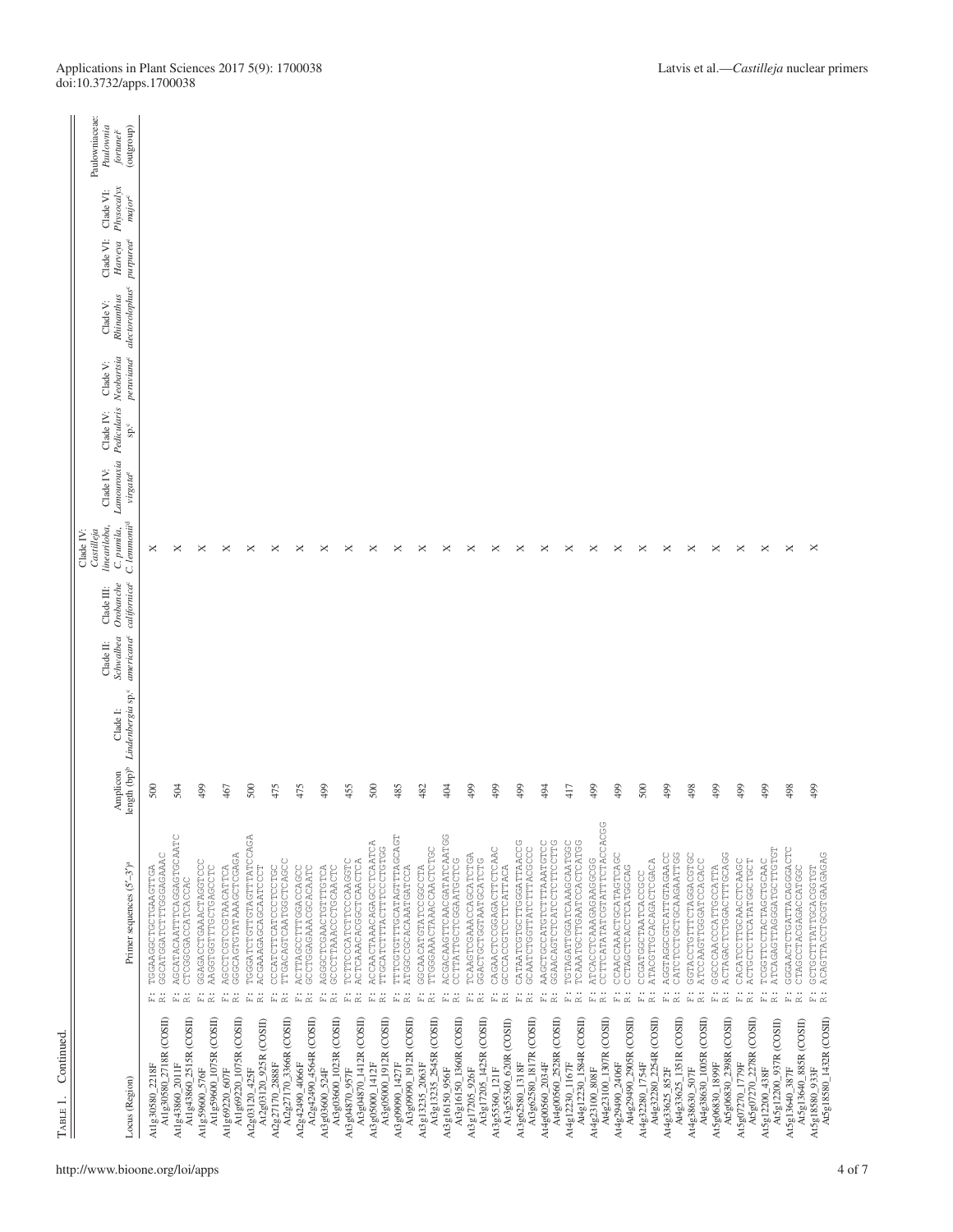| TABLE 1. Continued.                        |                                                                                                                                                                                                                                                                                                             |                                                                                                                                                                              |                                                                                                                                             |                         |        |                                                                                                           |                                                              |                                                       |
|--------------------------------------------|-------------------------------------------------------------------------------------------------------------------------------------------------------------------------------------------------------------------------------------------------------------------------------------------------------------|------------------------------------------------------------------------------------------------------------------------------------------------------------------------------|---------------------------------------------------------------------------------------------------------------------------------------------|-------------------------|--------|-----------------------------------------------------------------------------------------------------------|--------------------------------------------------------------|-------------------------------------------------------|
| Locus (Region)                             | Primer sequences (5'-3') <sup>a</sup>                                                                                                                                                                                                                                                                       | length (bp) <sup>b</sup> Lindenbergia sp. <sup>c</sup> americana <sup>c</sup> californica <sup>c</sup> C. lemnonii <sup>d</sup> virgata <sup>c</sup><br>Clade I:<br>Amplicon | Schwalbea Orobanche C. pumila, Lamourouxia Pedicularis Neobartsia<br>Clade II: Clade III: <i>lineariloba</i> , Clade IV: Clade IV: Clade V: | Castilleja<br>Clade IV: | $sp^c$ | peruviana <sup>c</sup> alectorolophus <sup>c</sup> purpurea <sup>c</sup> major <sup>c</sup><br>Rhinanthus | Clade V: Clade VI: Clade VI: Paulownia<br>Harveya Physocalyx | Paulowniaceae:<br>(outgroup)<br>fortunei <sup>c</sup> |
| At5g20080_1424R (COSII)<br>At5g20080_925F  | F: ATACGAGAATAGCATTGGTACTCGA<br>R: AGATGCCATCCTTAAGAACCCTG                                                                                                                                                                                                                                                  | 499                                                                                                                                                                          |                                                                                                                                             |                         |        |                                                                                                           |                                                              |                                                       |
| At5g23540_2102R (COSII)<br>At5g23540_1611F | R: ATTACTCAACATGAATAATTGTTGG<br>F: AATCCTTCCATGAGTGAAACCCA                                                                                                                                                                                                                                                  | $\frac{491}{2}$                                                                                                                                                              |                                                                                                                                             |                         |        |                                                                                                           |                                                              |                                                       |
| At5g58490_664R (COSII)<br>At5g58490 254F   | R: TTGCAAATCTAATTATAGGACCCAA<br>UPIARTDOUCOUROUDEROFATUS : H                                                                                                                                                                                                                                                | 410                                                                                                                                                                          |                                                                                                                                             |                         |        |                                                                                                           |                                                              |                                                       |
|                                            | a Primer sequence for the "Castilleja-specific primer." To make the target-specific primer for subsequent microfluidic PCR, conserved sequence tags CS1 (5'-ACACOACOATCTACA)<br>and CS2 (5'-TACGGTAGCAGAGACTTGGTCT) were added to<br><sup>b</sup> Amplicon length (bp) estimated from BLAST hit alignments. | each forward and reverse primer, respectively.                                                                                                                               |                                                                                                                                             |                         |        |                                                                                                           |                                                              |                                                       |
| and C Iammanii)                            | <sup>4</sup> PCR validations were considered successful for <i>Castilleja</i> when amplification occurred for all three taxa, representing one annual lineage ( <i>C. lineariloba</i> ) and two perennial lineages ( <i>C. pumila</i><br>PCR validations using DNAs from Bennett and Mathews (2006).        |                                                                                                                                                                              |                                                                                                                                             |                         |        |                                                                                                           |                                                              |                                                       |

and *C. lemmonii*).<br>"Taxa that were both PCR validated and had primer combinations evaluated in silico against their respective assemblies (raw read files available in the NCBI Sequence Read Archive submission and C. lemmonii).

Taxa that were both PCR validated and had primer combinations evaluated in silico against their respective assemblies (raw read files available in the NCBI Sequence Read Archive submission

SRP100222).

SRP100222)

Li et al., 2008; Yuan et al., 2009, 2010). We also test these primers for their broader applicability across Orobanchaceae following the approach outlined in Latvis et al. (2017a) with the goal of finding a subset of nuclear gene regions that would amplify across this more inclusive clade. Previous phylogenetic studies within Orobanchaceae employed the nuclear phytochrome genes *PHYA* and *PHYB*, the nuclear ribosomal ITS region, and the plastid *matK* and *rps2* genes. Orobanchaceae is the largest clade of parasitic angiosperms, and plastome reduction and accelerated rates of molecular evolution in retained plastid genes have been documented (see discussion in Bennett and Mathews, 2006). Additionally, phytochrome genes regulate responses to light and can be significantly modified in parasites (Bennett and Mathews, 2006). Therefore, the development of additional singlecopy nuclear regions would provide a much-needed source of phylogenetic information in Orobanchaceae, and may provide a more reliable estimate of branch lengths for further studies of diversification and character evolution. METHODS AND RESULTS We assembled contigs from raw reads of three low-coverage *Castilleja* genomes, *C. cusickii* Greenm., *C. foliolosa* Hook. & Arn., and *C. tenuis* (A. Heller) T. I. Chuang & Heckard (Latvis et al., 2017a; National Center for Biotechnology Information [NCBI] Sequence Read Archive [SRA] accession SRP100222) using CAP3 (Huang and Madan, 1999) with the default settings. The accessions were sequenced as 100-bp single-end reads on an Illumina HiSeq 2000 (Illumina, San Diego, California, USA), yielding ~12.5 million reads per taxon (Uribe-Convers et al., 2014) and an average depth of coverage of ~0.8×. These taxa include both annual and perennial lineages of *Castilleja* and span the phylogenetic breadth of the clade (Tank and Olmstead, 2008, 2009). These assemblies were then culled to include only contigs of 1 Kb or larger using a custom R script. The culled assemblies and script are available from the Dryad Digital Repository [\(http://doi.org/10.5061/dryad.52v62;](http://doi.org/10.5061/dryad.52v62) Latvis et al., 2017b).

To search for hits among our contigs, available COS sequences were obtained from Sol genomics [\(https://solgenomics.net](https://solgenomics.net)), and PPR loci were mined from the *Mimulus* L. genome on Phytozome (Hellsten et al., 2013; [https://phytozome](https://phytozome.jgi.doe.gov) [.jgi.doe.gov\)](https://phytozome.jgi.doe.gov) using the 127 PPR orthologs identified in *Arabidopsis* Heynh. by Yuan et al. (2009) as references. Both gene sets may be found in Uribe-Convers et al. (2016) and were used to construct local BLAST databases for the search (-makeblastdb). We used TBLASTX to search each *Castilleja* CAP3 assembly (with contigs of 1 KB or greater) against both the COS and PPR databases, indicating tab-delimited output (-outfmt 6). Output files were filtered for alignment length >200 and a maximum *E*-value of 1e-10, and were culled to include only unique hits.

Hits shared between *C. cusickii*, *C. foliolosa*, and *C*. *tenuis* were placed together into individual FASTA files (data available from the Dryad repository: <http://doi.org/10.5061/dryad.52v62>; Latvis et al., 2017b), imported into Geneious R7 version 7.0.6 (Kearse et al., 2012), and aligned with MAFFT version 7.017b under the default settings (Katoh and Standley, 2013). We designed primer pairs using Primer3 (Untergasser et al., 2012) using the same specifications for the Fluidigm Access Array system as Latvis et al. (2017a), but with a size range between 400–525 bp and an optimal size of 500 bp. We designed 10–30 primer pairs for each identified locus and prioritized them based on desired size and the presence of multiple G or C bases at the 3′ end of the primers (GC clamp). This also allowed us to design overlapping sets of primers with the potential to combine them after sequencing to produce longer contigs for downstream phylogenetic analyses. Suitable primer pairs were validated for *Castilleja* with PCR following the same amplification protocol and using the same *Castilleja* accessions as in Latvis et al. (2017a) and visualized on an agarose gel. We present 87 nuclear primer combinations specifically designed and validated for *Castilleja* (Table 1).

To investigate whether any of these primer combinations would amplify successfully across Orobanchaceae, we searched for our selected *Castilleja* primers against an assembled low-coverage genome for *Lamourouxia multifida* Kunth using BLAST (Altschul et al., 1990). *Lamourouxia multifida* was sequenced on an Illumina HiSeq 2000 at the University of Oregon as 100-bp paired-end reads, and contigs were assembled using SPAdes (Bankevich et al., 2012) under the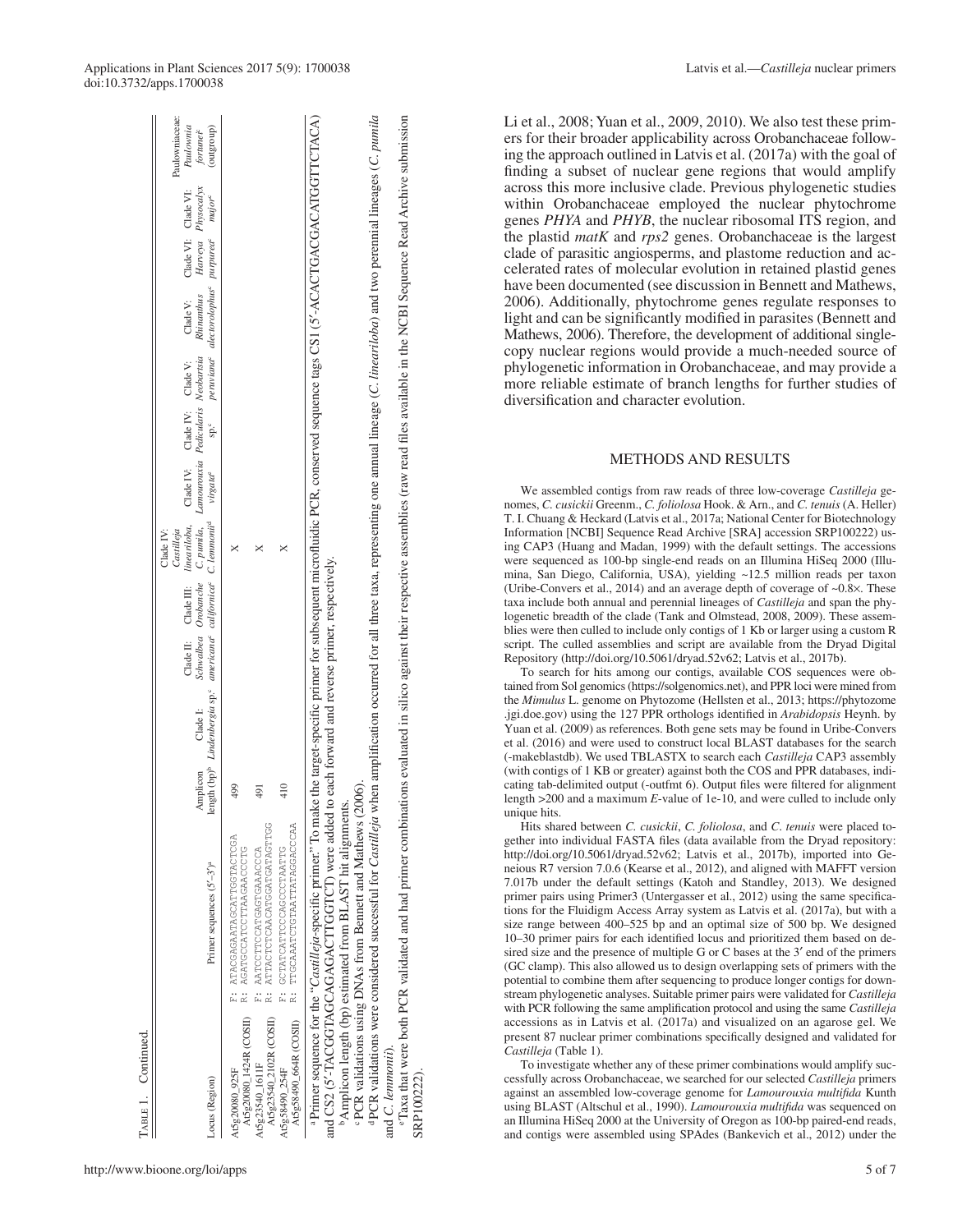

Fig. 1. Relationships among major clades within Orobanchaceae modified from McNeal et al. (2013) with taxa used for primer validation indicated (see text). Bootstrap support values for clades are indicated along the branches and follow McNeal et al. (2013). Reproduced from Latvis et al. (2017a).

default settings. BLAST search parameters, assessment of suitable hits, and subsequent PCR validation with *Lamourouxia virgata* Kunth, *Physocalyx major* Mart., and *Neobartsia filiformis* (Wedd.) Uribe-Convers & Tank are described in Latvis et al. (2017a). Primer combinations with successful amplification in *Lamourouxia* Kunth and at least one other taxon were selected for further PCR testing with other major lineages in Orobanchaceae (sensu McNeal et al., 2013; Fig. 1). This second round of PCR validation follows Latvis et al. (2017a), except that two of the accessions used for testing were changed. As in Latvis et al. (2017a), we also included a negative control and conserved sequence–tagged "universal" primers for the *trnL-F* region as a positive control for all primer pairs. We used *Neobartsia peruviana* (Walp.) Uribe-Convers & Tank instead of *N. filiformis*, and *Paulownia fortunei* (Seem.) Hemsl. instead of *P. elongata* Siebold & Zucc. (Appendix 1). Of the 87 nuclear primer combinations specifically designed for *Castilleja*, we identified 27 with broader applicability in Orobanchaceae, chosen if they successfully amplified in Pedicularideae (Clade IV; including *Castilleja*, *Lamourouxia*, and *Pedicularis* L.) and at least one of the other major clades highlighted in Fig. 1. Validation results are presented in Table 1 with these "core Orobanchaceae" combinations boldfaced.

#### **CONCLUSIONS**

We present 87 nuclear primer pairs specifically designed for *Castilleja* that target COSII and PPR loci. Although we target the same putative single-copy nuclear domains as previous studies (Wu et al., 2006; Li et al., 2008; Yuan et al., 2010; Blischak et al., 2014; Uribe-Convers et al., 2016), we developed primers for different loci and present unique primer combinations in this study. As with our chloroplast primers (Latvis et al., 2017a), all combinations were designed with the Fluidigm microfluidic PCR system in mind, allowing for parallelization of amplification for downstream high-throughput sequencing platforms. Of these, we identify a set of 27 primer combinations with broader utility across Orobanchaceae. The development of primers for putatively single-copy nuclear loci will greatly enhance efforts to understand evolutionary history at multiple taxonomic scales, both for *Castilleja* and across Orobanchaceae.

#### LITERATURE CITED

- Altschul, S. F., W. Gish, W. Miller, E. W. Meyer, and D. J. Lipman. 1990. Basic local alignment search tool. *Journal of Molecular Biology* 215: 403–410.
- Bankevich, A., S. Nurk, D. Antipov, A. Gurevich, M. Dvorkin, A. S. KULIKOV, V. LESIN, ET AL. 2012. SPAdes: A new genome assembly algorithm and its applications to single-cell sequencing. *Journal of Computational Biology* 19: 455–477.
- BENNETT, J. R., AND S. MATHEWS. 2006. Phylogeny of the parasitic plant family Orobanchaceae inferred from phytochrome A. *American Journal of Botany* 93: 1039–1051.
- Blischak, P. D., A. J. Wenzel, and A. D. Wolfe. 2014. Gene prediction and annotation in *Penstemon* (Plantaginaceae): A workflow for marker development from extremely low-coverage genome sequencing. *Applications in Plant Sciences* 2: 1400044.
- Fant, J. B., H. Wolf-Weinberg, D. C. Tank, and K. A. Skogen. 2013. Characterization of microsatellite loci in *Castilleja sessiliflora* and transferability to 24 *Castilleja* species (Orobanchaceae). *Applications in Plant Sciences* 1: 1200564.
- Godden, G. T., I. E. Jordan-Thaden, S. Chamala, A. A. Crowl, N. García, C. C. Germain-Aubrey, J. M. Heaney, et al. 2012. Making nextgeneration sequencing work for you: Approaches and practical considerations for marker development and phylogenetics. *Plant Ecology and Diversity* 5: 427–450.
- Hellsten, U., K. M. Wright, J. Jenkins, S. Shu, Y. Yuan, S. R. Wessler, J. SCHMUTZ, ET AL. 2013. Fine-scale variation in meiotic recombination in *Mimulus* inferred from population shotgun sequencing. *Proceedings of the National Academy of Sciences USA*.
- HUANG, X., AND A. MADAN. 1999. CAP3: A DNA sequence assembly program. *Genome Research* 9: 868–877.
- Katoh, K., and D. M. Standley. 2013. MAFFT Multiple Sequence Alignment Software version 7: Improvements in performance and usability. *Molecular Biology and Evolution* 30: 772–780.
- Kearse, M.,R. Moir, A. Wilson, S. Stones-Havas, M.Cheung, S. Sturrock, S. BUXTON, ET AL. 2012. Geneious Basic: An integrated and extendable desktop software platform for the organization and analysis of sequence data. *Bioinformatics (Oxford, England)* 28: 1647–1649.
- Latvis, M., S. M. E. Mortimer, D. F. Morales-Briones, S. Torpey, S. Uribe-Convers, S. J. Jacobs, S. Mathews, and D. C. Tank. 2017a. Primers for *Castilleja* and their utility across Orobanchaceae: I. Chloroplast primers. *Applications in Plant Sciences* 5: 1700020.
- Latvis, M., S. J.Jacobs, S. M. E. Mortimer, M. Richards, P. D. Blischak, S. Mathews, and D. C. Tank. 2017b. Data from: Primers for *Castilleja* and their utility across Orobanchaceae. II. Single-copy nuclear loci. Dryad Digital Repository. [http://doi.org/10.5061/dryad.52v62.](http://doi.org/10.5061/dryad.52v62)
- Li, M., J. Wunder, G. Bissoli, E. Scarponi, S. Gazzani, E. Barbaro, H. SAEDLER, AND C. VAROTTO. 2008. Development of COS genes as universally applicable markers for phylogenetic reconstructions of closely related plant species. *Cladistics* 24: 727–745.